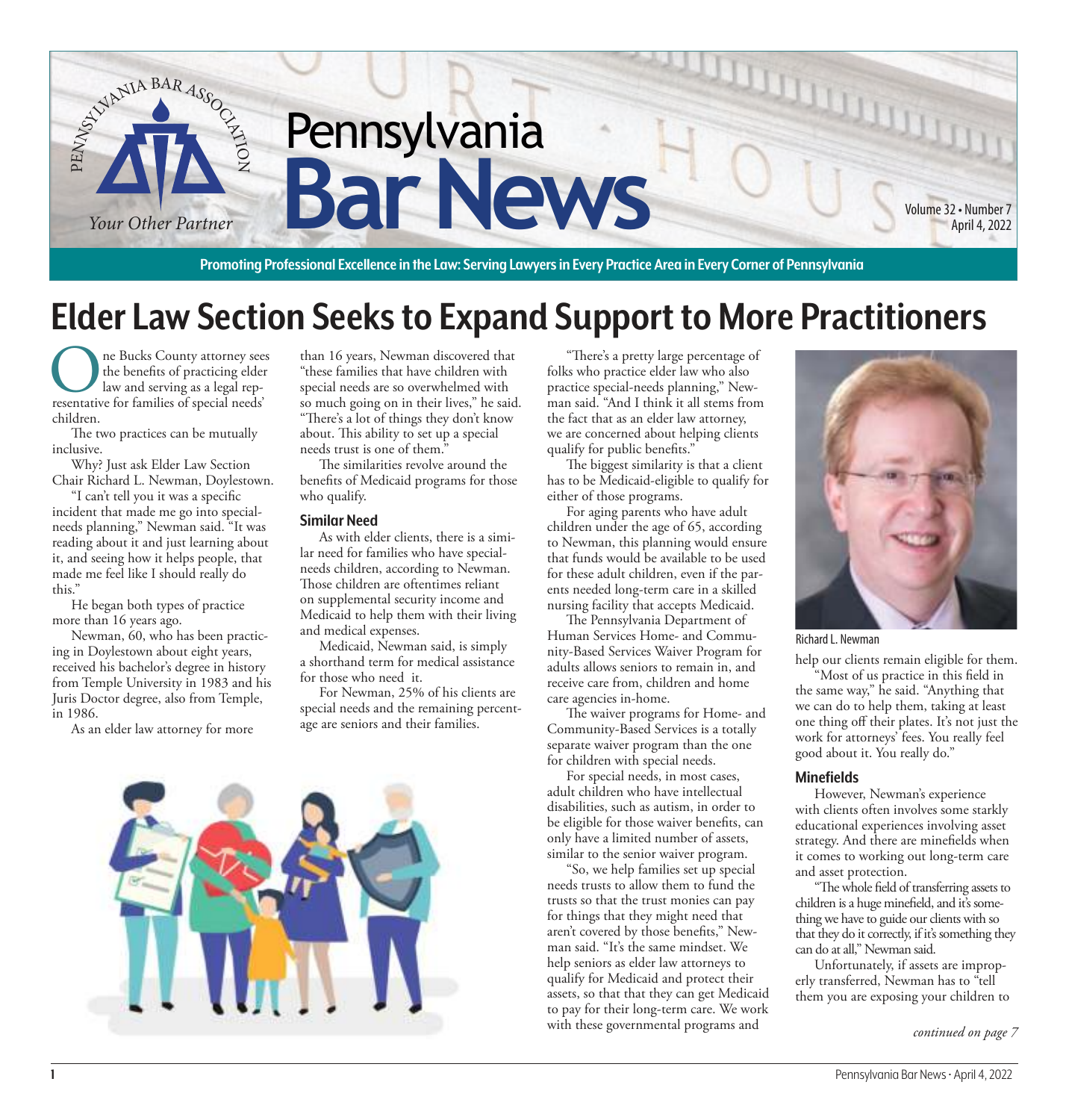The Pennsylvania Bar News is a semimonthly publication of the Pennsylvania Bar Association. Editorial correspondence should be mailed to the Pennsylvania Bar Association, P.O. Box 186, Harrisburg, Pa. 17108-0186.

The Pennsylvania Bar News is distributed free to all PBA members as a membership benefit. Annual subscriptions for non-members are \$200. To subscribe, call 800-932- 0311.

#### **Board of Governors**

#### **Young Lawyers Division Representatives**

| <b>TUGHLY LAW YELS DIVISION INEDIESENTALIVES</b> |
|--------------------------------------------------|
|                                                  |
|                                                  |
|                                                  |
|                                                  |
|                                                  |
|                                                  |
|                                                  |
|                                                  |
|                                                  |
|                                                  |
|                                                  |
|                                                  |
|                                                  |
|                                                  |
|                                                  |

#### Zone 7 ................................................................................................ John F. Alcorn Zone 8 .................................................................................. Mary E. Schellhammer Zone 9 .........................................................................................Carolyn R. Mirabile Zone 10 ........................................................................Melissa M. Merchant-Calvert Zone 11 ................................................................................................ Kelly A. Mroz Zone 12 .....................................................................................Lawrence R. Chaban

#### **Editorial Committee**

| J. Frumer; Judge Thomas King Kistler; Peter W. Klein; Alyson Tait Landis; Stephanie F.  |
|-----------------------------------------------------------------------------------------|
| Latimore; Michael J. Molder; Catherine R. O'Donnell; Cheri A. Sparacino; Jill M. Spott; |
| Ryan W. Sypniewski; Andrij V.R. Szul; Thomas G. Wilkinson Jr.; Zanita A. Zacks-Gabriel  |
|                                                                                         |
|                                                                                         |
|                                                                                         |
|                                                                                         |
| Contributing Writers  Ellen Freedman, Paul C. Troy, Andrew M. Lamberton                 |

#### **PBA Executive Staff**

| Director of County Bar Services and Special Projects  Susan E. Etter |  |
|----------------------------------------------------------------------|--|
|                                                                      |  |
|                                                                      |  |
|                                                                      |  |
|                                                                      |  |
|                                                                      |  |
|                                                                      |  |
|                                                                      |  |
|                                                                      |  |

The appearance of a product advertisement herein does not constitute an endorsement of the product by the Pennsylvania Bar Association.

PBA Headquarters 100 South Street, P.O. Box 186, Harrisburg, Pa. 17108-0186 PBA Western Pennsylvania Office Heinz 57 Center, 339 Sixth Ave., Suite 760 Pittsburgh, Pa. 15222 Phone: 800-932-0311 • Fax: 717-238-1204 **www.pabar.org**

# **When it Comes to Joining PBA Committees, Just Say 'Yes!'**

About 25 years ago, Arthur J. Schwab (now Judge Schwab) called and asked me if I would join the council of the PBA Civil Litigation Section. I said, "yes."

Soon, I was attending the section's council meetings, working with trial lawyers from across the commonwealth and learning about new Rules of Civil Procedure, changes in the law and recommendations to improve our civil justice system. The next thing I knew, I was helping to plan the annual Civil Litigation Section Retreat.

Within a few years, I became chair of the section and found myself at the center of a successful PBA effort to defeat proposed legislation designed to punish lawyers who litigate difficult cases. In addition, I had an opportunity to testify before the House and Senate Judiciary committees on legislation concerning joint and several liability. All of it was an eyeopening and a very worthwhile experience.

After completing my term as chair of the Civil Litigation Section, the late James R. Schadel called and asked if I would join the PBA Professional Liability Committee. I said, "yes."

By becoming active in the committee, I quickly learned far more about the practice of law than I might have ever learned by handling a few professional liability cases. This committee immersed me in the law of lawyering, allowed me to become acquainted with more lawyers from across the state and provided an outlet for my artistic impulses by writing, producing and acting in many of the video vignettes that were used for the PBA Avoiding Legal Malpractice programs.

I have derived great satisfaction from my involvement in the Civil Litigation Section and the Professional Liability Committee. I believe that my efforts made a difference, that my work was having an impact and that the section and the committee were providing an important service and benefit to our profession. My involvement in the section and the committee led to other asks, additional PBA appointments, service on the board and leadership at the highest level.

I have exploited my PBA membership. You can,



Jay N. Silberblatt

too. Join a PBA committee. Whatever your practice area, special interest or passion, there is a corresponding PBA committee. There are lawyers (and legislators and justices) out there who need your help and input. There is legislation to review and CLE programs to plan. There is a need for your advocacy on behalf of our profession.

I am asking you to join a PBA committee. I am asking you to exploit your PBA membership. I am asking you to just say, "yes."

*Jay N. Silberblatt PBA president-elect*

# **PBA Committees Agricultural Law**

To study questions and problems affecting rural and agricultural interests in Pennsylvania and monitor and/or make recommendations concerning proposals for legislation or regulations relating to

*continued on page 10*

# **Keep Contact Information Up to Date**

Be sure that you are receiving PBA publications and emails by updating your membership record when you move and change employers, phone numbers and email addresses.

Your PBA contact information can be found in your Member Dashboard.

Go to [www.pabar.org,](https://nam11.safelinks.protection.outlook.com/?url=http%3A%2F%2Fwww.pabar.org%2F&data=04%7C01%7CAndy.Andrews%40pabar.org%7C17d285607aa44dd09dea08d9e81ffb7f%7Cc54177158bb34f7bb9dd5c778fa8bc56%7C0%7C0%7C637796046330172410%7CUnknown%7CTWFpbGZsb3d8eyJWIjoiMC4wLjAwMDAiLCJQIjoiV2luMzIiLCJBTiI6Ik1haWwiLCJXVCI6Mn0%3D%7C3000&sdata=GXQaMKYh8vH%2BNWzaBwoDXq3tPtAuvbqu70TrybRKEeU%3D&reserved=0) click on the "Login" tab at the top of the screen and enter your username and password. Then, click your name at the top of the screen. For assistance, call PBA Member Services at 800-932-0311.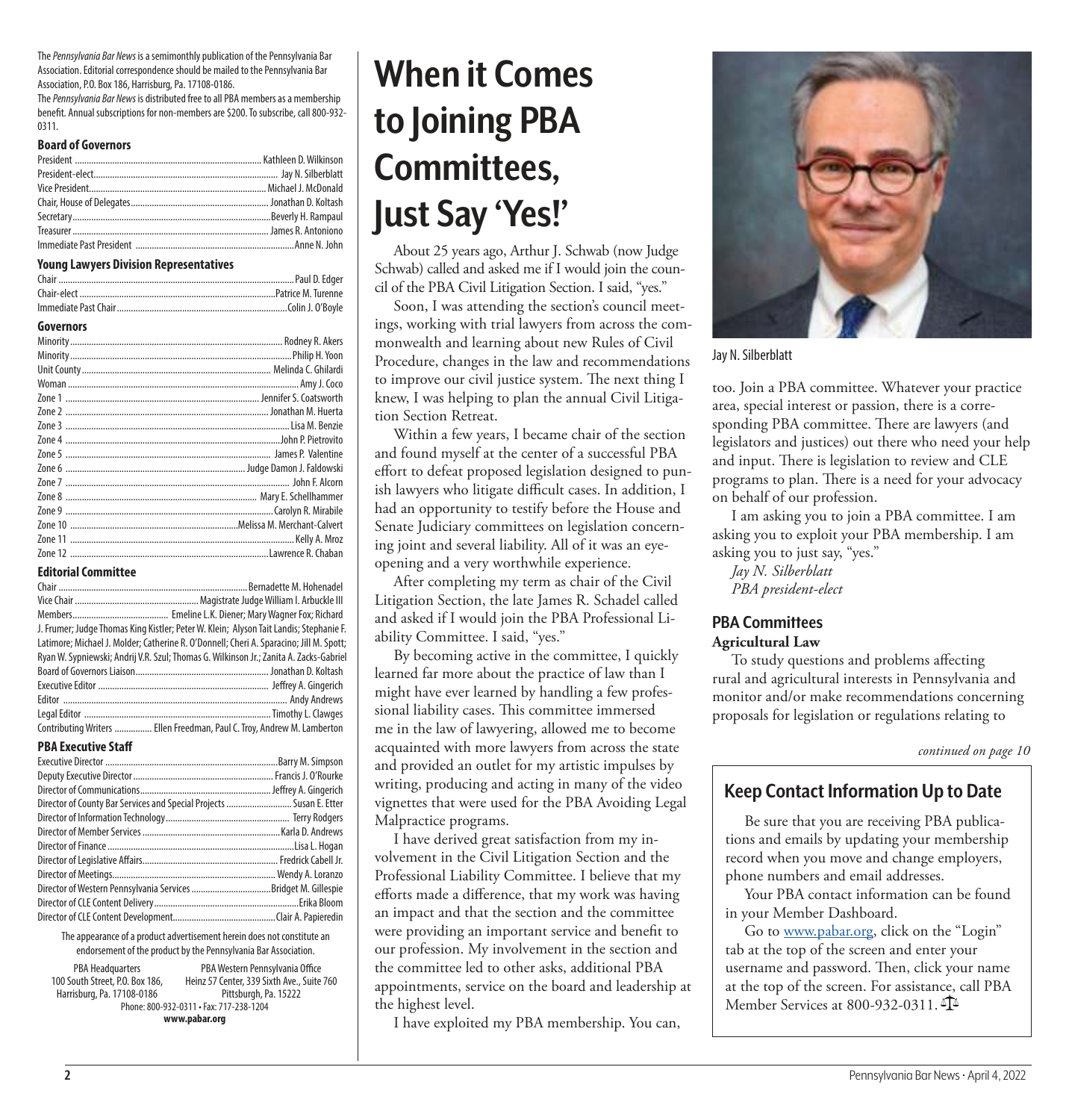# **PBA Announces Proposed Bylaw Amendments**

Pursuant to Article XII, Section 1202, of the Pennsylvania Bar Association Bylaws, this communication is to serve as notice of a proposed Bylaws amendment. Included here is a summary of the changes to be effected by the proposed amendment, which will be submitted to the House of Delegates for consideration at its May 13 meeting.

The Membership Development Committee recommends creating a new class of membership for a Retired/ Emeritus Member as defined here:

*Retired/Emeritus Member: A member of the Bar of this Commonwealth who is listed as (i) retired status or (ii) emeritus status with the Disciplinary Board of the Supreme Court of Pennsylvania. Retired/ Emeritus Members shall have the right to vote and to hold office.*

Pursuant to the Disciplinary Board of the Supreme Court of Pennsylvania, the statuses identified are defined as follows:

- **Retired:** Status of an attorney who is a member of the Pennsylvania bar and who voluntarily ceases to practice law or hold themselves out as authorized to practice law in Pennsylvania. An attorney whose status is Retired is prohibited from practicing law in Pennsylvania.
- **Emeritus** (limited scope of practice): Status of an attorney who is a member of the Pennsylvania bar, but is authorized solely to provide pro bono legal services under the auspices of an eligible legal aid organization and without charge or an expectation of fee by the attorney. To maintain this status, the attorney must register annually. See Pa.R.D.E. 403.

If approved, the Retired/Emeritus Member will be implemented beginning with the 2023 association dues year. The Membership Development Committee's full report can be made available to any member upon request by contacting the PBA Member Service Center at 800-932-0311.

Pursuant to Article XII, Section 1202, of the Pennsylvania Bar Association Bylaws, this communication is to serve as notice of a proposed Bylaws

amendment. Included here is a summary of the changes to be effected by the proposed amendment, which will be submitted to the House of Delegates for consideration at its May 13 meeting.

Text to be added is underlined.

The Minority Bar Committee (MBC) and the Commission on Women in the Profession (WIP) recommend that the PBA Board of Governors amend the Bylaws of the PBA to require the President to consult with the Presidential officers and to consider the recommendations from the MBC and WIP when making the Minority and Women Governor appointments.

Section 907. Minority and Woman Governor:

(e) Each appointment by the President shall be approved by a majority vote of the Board of Governors. The President of the Association, prior to appointing the Woman Governor or the Minority Governor, shall: (1) invite, in writing to the Board of Governors, the Minority Bar Committee and the Women in Profession Commission, at least thirty days prior to the Annual Meeting, recommendations for such appointments; and (2) consult with the other Presidential officers and consider the recommendations submitted by the Board, the Minority Bar Committee and the Women in the Profession Commission in making the Minority and Woman Governor appointments.

This amendment requires the President, in addition to the Board, to seek recommendations for these appointments from the MBC and the WIP and to consult with the other Presidential officers and consider the recommendations of the MBC and WIP in appointing the Minority and Woman Governor. This requirement will assure that the mission and best interests of all members of the PBA are considered in these appointments.

If approved, the Bylaws requirement will be implemented for the appointment of the open minority<br>governor seat in 2023.  $\Phi$ 



Continuing Legal Education Arm<br>of the Pennsylvania Bar Association

# **FAMILY LAW** INSTITUTE 2022

# **Join Us For The Premier Event For Family Law Attorneys!**

This year's Institute will provide the latest practical information and practice hints available. Whether you are a "veteran" of family law, just beginning your practice, or somewhere in between, you are sure to benefit from the knowledge and experience of the faculty.

The first day of the Institute will consist of one-track of the most important topics presented by dynamic and talented faculty. The second day of the Institute offers the session choices that you have come to love about the Institute. We will offer a "build your own" Institute in a virtual format that you can take from the comfort of your home or office.

**Please note: Only the courses** attended during the live event are for CLE credit. If you are interested in obtaining credits for on-demand sessions, they can be purchased separately after the course.

# **APR. 18-19, 2022**

Apr. 18 - 9:00 am to 4:40 pm Apr. 19 - 9:00 am to 12:15 pm

9 CLE 7.5 substantive 1.5 ethics

**Day One - Webcast** Regular: \$299 | New Attorney: \$150

**Day Two - Webcast** Regular: \$249 | New Attorney: \$125

# **Monday, April 18th:**

- Major Milestones: The Cases You Need to Know
- The Surveillance of a Spouse: The Do's and Don'ts in Family Law Matters
- Risk of Harm and Beyond
- Mistakes, Mishaps & Malpractice

# **Tuesday, April 19th:**

- Nuts & Bolts of Business Valuation
- Drafting Marital Settlement Agreements: Beginner
- Case Law Updates
- Family Law 101

**11542**

# governor seat in 2023. **REGISTER TODAY! | 800-932-4637 | WWW.PBI.ORG**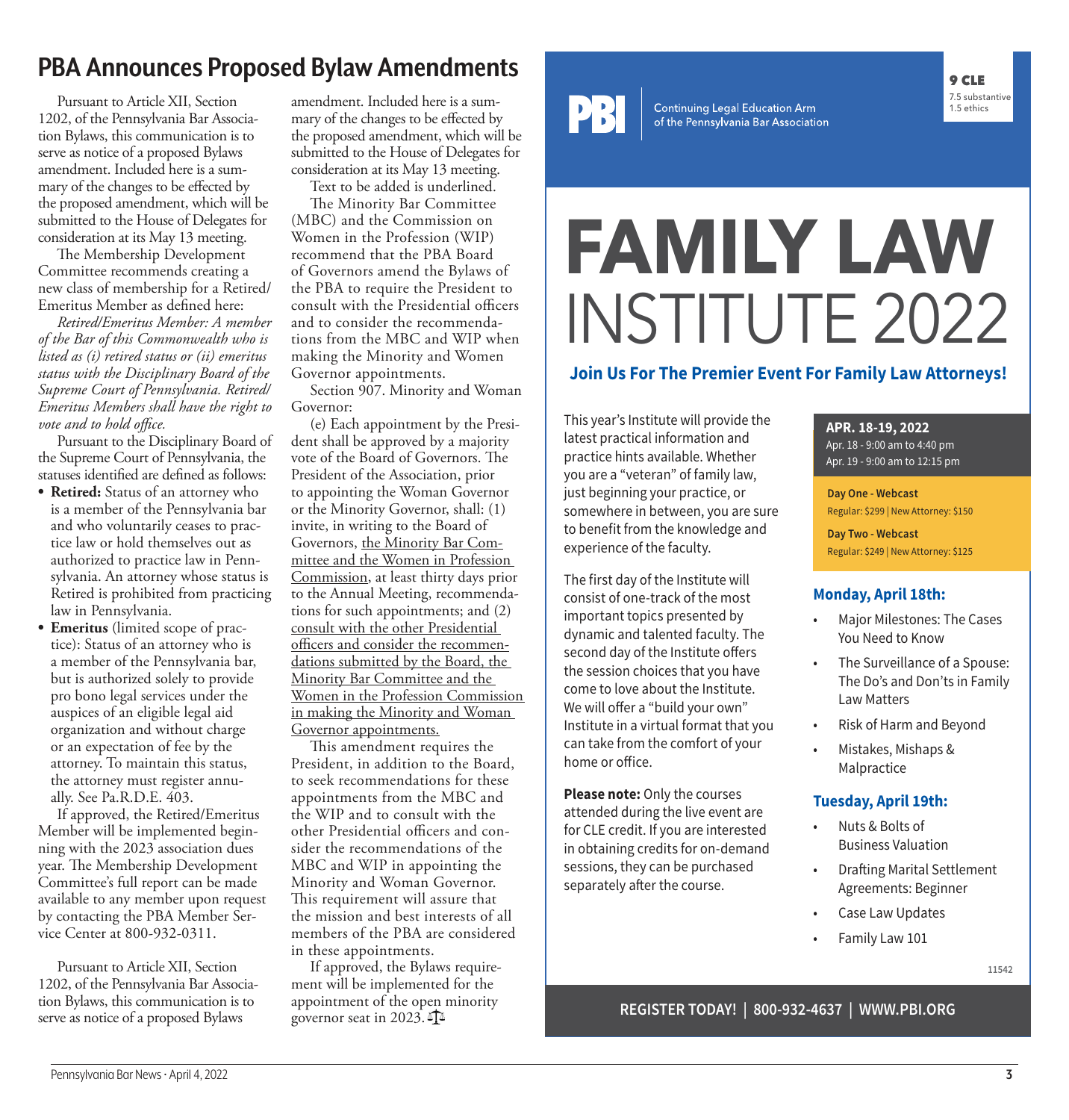

# **Ethical, Risk Management Considerations for Expert Retention, Communication**

By Paul C. Troy and Andrew M. Lamberton

These days, most cases require<br>
expert support to either pur-<br>
sue or defend, as do many<br>
nonlitigation matters, whether it be hese days, most cases require expert support to either pursue or defend, as do many a physician in support of a certificate of merit and proving medical malpractice, a geneticist to counter the district attorney's DNA evidence or an actuary to divvy up a pension in an equitable distribution.

Retaining and working with such experts carries certain ethical obligations and considerations, which most practitioners abide by without giving it much thought. With this column, we want to bring those thoughts to the forefront for a few minutes and give some tips, reminders and maybe even new information to keep in mind when engaging with experts.

We owe a big thank you to our partner, James G. Schu Jr., for inspiring and assisting with this article. In addition to defending lawyers, Jim is the current chair of the Young Professionals Committee of the Professional Liability Defense Federation. He also presents risk management CLEs, including a recent one on the ethics of lawyers working with experts.

# **Expert Retention**

Retaining an expert starts with the client agreeing to do so. This consideration may have been covered in the retention agreement. In fact, it's a worthwhile thought to include a sentence or two in the agreement about the potential or likely need for expert retention and the terms between attorney and client for retaining and paying an expert.

For instance, that sentence could be

a general explanation of the need for experts in most matters, that additional fees will be associated with expert retention and whether the attorney will foot the bill to be reimbursed with any recovery or that the client will pay expert invoices directly.

The Pennsylvania Rules of Professional Conduct suggest the following: "Where consultation with a professional in another field is itself something a competent lawyer would recommend, the lawyer should make such a recommendation." Pa. R.P.C. 2.1, cmt. [4]. So, if a lawyer thinks an expert is needed, he or she should recommend one to his client.

From a risk-management perspective, our advice is straightforward: Help the client make an informed decision. Explain in simple terms why an expert is needed, the potential consequences of not retaining an expert and the anticipated cost. The expert can help estimate the costs with a fee schedule and time estimates for each stage of his or her assistance. A follow-up written explanation to the client will add a layer of protection if the client later challenges part or even all of the expert's fee. Delineation of the expert's rates or attachment of the fee schedule should eliminate any ambiguity on the terms of retention. Having the client sign the letter is an option, but we wouldn't consider it a necessity.

### **Communicating with Experts**

For about eight years now, Rule 4003.5 of the Pennsylvania Rules of Civil Procedure has prohibited discovery of communication between an attorney and an expert. Specifically, "[a] party may not discover the communications between another

party's attorney and any expert . . . except in circumstances that would warrant the disclosure of privileged communications under Pennsylvania law." Pa. R.C.P. No. 4003.5(a)(4). The Federal Rules likewise protect such communication. (See Fed. R. Civ. P.  $26(b)(3)(C)$ .) But, ethically, what non-discoverable conversations and correspondence can an attorney have with an expert or, more importantly, should not have?

The Pennsylvania Rules of Professional Conduct provide some general guidance applicable to experts. Rule 1.6 prohibits lawyers from disclosing "information relating to representation of a client unless the client gives informed consent, except for disclosures that are impliedly authorized in order to carry out the representation . . . ." Pa. R.P.C. 1.6(a). In other words, the lawyer must maintain the attorney-client privilege.

Some may think a limited disclosure to an expert is implied as authorized to carry out the representation. And they may be right. But why not avoid the ambiguity and explain that attorney-client information may be disclosed to an expert in the representation agreement or in the letter confirming the client agreed to retain the expert? We think it's a good idea.

The ethical obligation of truthfulness can also play a role in expert communications. Lawyers are prohibited from "(a) mak[ing] a false statement of material fact or law to a third person; or (b) fail[ing] to disclose a material fact to a third person when disclosure is necessary to avoid aiding and abetting a criminal or

fraudulent act by a client, unless the disclosure is prohibited by Rule 1.6 [Confidentiality of Information]." Pa. R.P.C. 4.1. Part (a) is straightforward: Don't lie to an expert to get a better opinion. Part (b) seemingly protects a lawyer from a disciplinary action for not disclosing a material fact to an expert, but it's not good risk management. What happens when that material fact comes out on cross-examination and the expert admits his opinion was flawed or at least loses some credibility? Remember that the common denominator to every legal malpractice claim is an unhappy client. Don't let such a scenario create one.

### **Compensating Experts**

It's common knowledge that nearly every expert is being paid for the time incurred reviewing matters, drafting

*continued on page 7*



Andrew M. Lamberton is a partner and trial attorney at Kane Pugh Knoell Troy & Kramer LLP. [alamberton@kane](mailto:?subject=)[pugh.com](mailto:?subject=)



at Kane Pugh Knoell Troy & Kramer LLP, focusing his practice on trial advocacy. He is chair of the Pennsylvania Bar Insurance Fund and Trust Fund. [ptroy@](mailto:?subject=) [kanepugh.com](mailto:?subject=)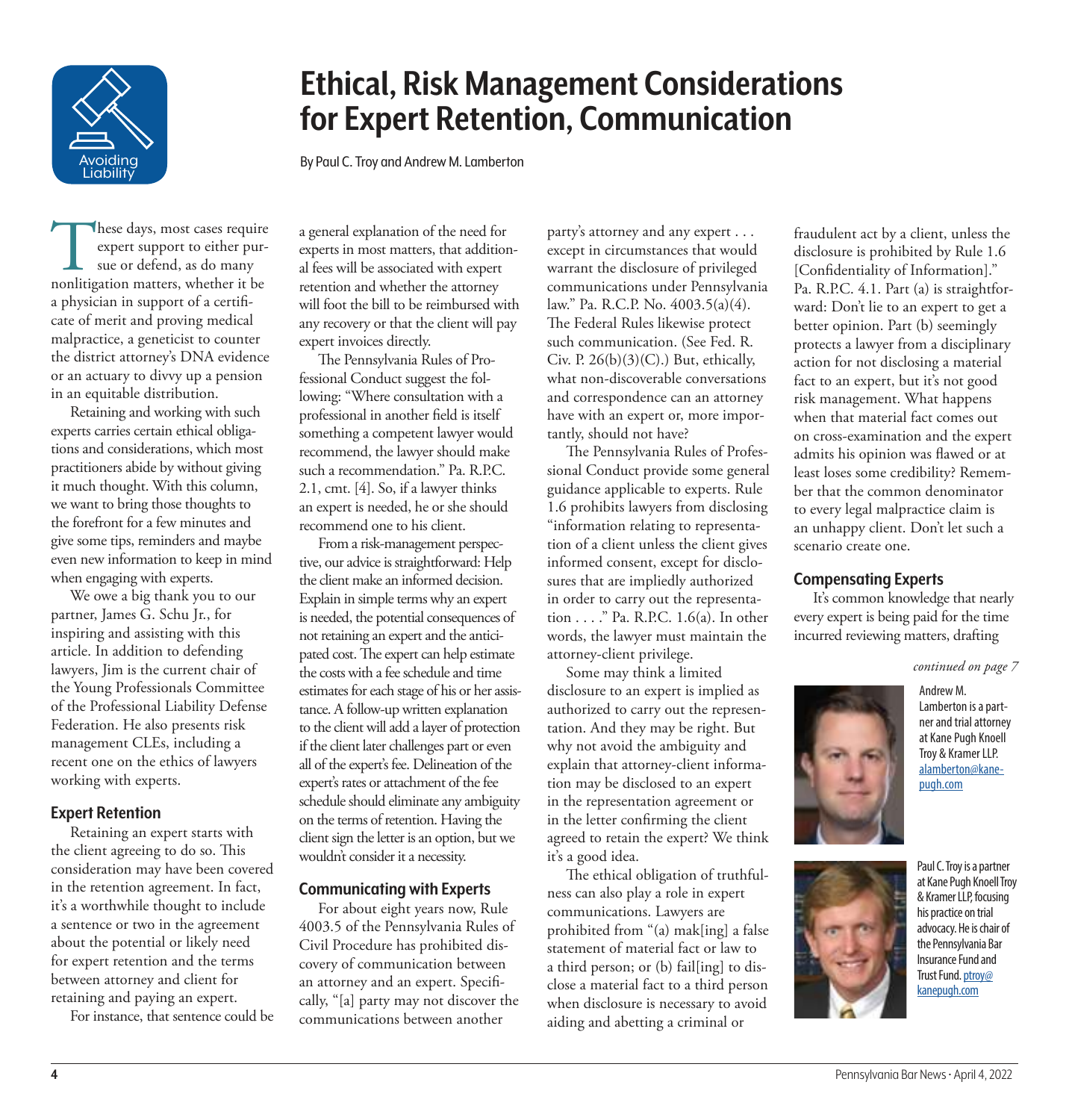

# **Court** Summaries

By Timothy L. Clawges

# **ADMINISTRATIVE LAW**

### **Commonwealth Court**

**APPEARANCE AT ADMINISTRA-TIVE HEARING — Child Protective Services Law — school employees — enforcement of subpoenas collateral order — Pa.R.A.P. 313 —Health Insurance Portability and Accountability Act (HIPAA) — Family Education Rights and Privacy Act — 20 U.S.C. 1232(g) — alleged abuse of student by teacher — privilege — jurisdiction — Section 35.142(a) — General Rules of Administrative Practice and Procedure (GRAPP) — 1 Pa. Code 35.142(a) — due process overbreadth of subpoenas — grant of motion to enforce subpoenas without ruling on objections to subpoenas or motion for protective order — order directing appearance at administrative hearing vacated**

*In re App. of S.H.,* No. 896 C.D. 2020 (March 4, 2022) — Enforcement of subpoenas to appear at administrative hearing is governed by Section 35.142(a) of GRAPP, 1 Pa. Code 35.142(a); absence of specific procedure in Child Protective Services Law for enforcement of administrative subpoenas does not mean subpoenas issued for proceedings under that law cannot be enforced; order directing appearance at administrative hearing vacated when court granted motion to enforce subpoenas but failed to rule on objections to subpoenas, resulting in denial of due process.

# **CIVIL LITIGATION**

# **Superior Court**

**NEGLIGENCE — BREACH OF DUTY OF CARE — action against college — sports team — student struck by drunk driver — walking to practice — absence of sidewalk** 

**— settlement with other defendants — order not ending litigation or disposing of entire case — appeal from order granting judgment on pleadings — restatement (second) of Torts 323 — agreement requiring college follow safety practices at facility — parking lot usually provided — coaches who instructed students re conduct along roadway — intentional misrepresentation — elements of cause of action — conduct of leading members during runs along roadway — members sent on unsupervised runs on roadway — order granting motion for judgment on pleadings reversed**

*Baumbach v. Lafayette Coll.,* 2022 PA Super 40 (March 4, 2022) — Judgment on pleadings for college and related defendants reversed in action arising from serious injuries when student athlete struck by drunken driver while walking from practice on stretch of roadway that had no shoulder to reach remote parking lot where student athletes parked since college had duty to athletes when its affirmative actions included entering into management agreement requiring that college follow safety practices at practice facility, providing parking lot for team members to park personal vehicles and hiring coaches who instructed students re conduct along roadway where plaintiff was injured; prima facie case that team members justifiably relied on representations re safety of specific roadway when coach knew there were prior fatal pedestrian-involved accidents on that portion of roadway and coach led team members on runs along that roadway, subsequently sending them on unsupervised runs along that roadway and encouraged members to park in remote parking lot that required members to use said roadway.

# **CIVIL PROCEDURE**

# **Superior Court**

**INTERVENTION — workers' compensation carrier — damages sought to satisfy statutory lien for compensation paid on behalf of employer — PRAECIPE FOR WRIT OF SUMMONS — complaint not filed — lack of factual averments — collateral order — Pa.R.A.P. 313(b) — Pa.R.Civ.P. 2327 — no private right of action — Section 319 — Workers' Compensation Act — 77 P.S. 671 appeal quashed**

*Loftus v. Decker*, 2022 PA Super 44 (March 10, 2022) — Workers' compensation carrier has no right to intervene in action by claimant to recover for damages from third party since Section 319 of Workers' Compensation Act, 77 P.S. 671, does not give carrier direct or indirect right to take any action against third party tortfeasor, but provides that only employee can bring or decide to seek damages against tortfeasor.

# **Commonwealth Court**

**CLASS CERTIFICATION — Pa.R.Civ.P. 1702 — license to carry firearms — disclosure of status by sending postcards through USPS — approval — renewal — denial — revocation — confidentiality — Section 6111(i) — UFA 18 Pa.C.S. 6111(i) — collateral order — Pa.R.A.P. 313 — NUMEROSITY — typicality — commonality adequacy of representation — fair and efficient method of adjudication — denial of motion for class certification reversed**

*Doe v. Franklin Cty.,* No. 96 C.D. 2021 (March 4, 2022) — Denial of class certification reversed in action asserting disclosure of status of license to carry firearms by sending postcards through USPS to notify licensees of actions with their license, finding numerosity requirement met when thousands of postcards were mailed during five-year period to putative class members.

# **CIVIL RIGHTS**

# **Third Circuit**

**PRISONER — wrongly branded as sex offender — increased risk of assault no assault on prisoner occurred — ID card and T-shirt mislabeling prisoner as sex offender — de novo review — no deprivation of basic human need — Eighth Amendment — damages not available under** *Bivens* **— monetary damages sought — order dismissing complaint affirmed**

*Dongarra v. Smith*, No. 20-2872 (March 1, 2022) — Order dismissing claim that prison officer placed prisoner at increased risk of assault by wrongly branding him as sex offender affirmed when prisoner was not assaulted.

# **CRIMINAL PROCEDURE**

# **Superior Court**

**THIRD-PARTY GUILT EVIDENCE — homicide — convictions of another person for aggravated assault — Pa.R.E. 404(b) — no evidence provided re circumstances of convictions — no attempt to show such crimes similar to murder — danger of confusion — harmless error — thorough cross-examination of other person re details of statement to police and probationary status — overwhelming evidence showing defendant committed murder — SPEEDY TRIAL — Pa.R.Crim.P. 600 — due diligence — judicial delay — judgment of sentence affirmed** 

*Com. v. Herring*, 2022 PA Super 41 (March 7, 2022) — Court did not err by refusing to admit evidence of two prior convictions of another person for aggravated assault to cast doubt on guilt, but defendant did not provide detail about the convictions or attempt to argue how such crimes were sufficiently similar to murder to merit admission.

**WEIGHT OF EVIDENCE — rape of child — unlawful restraint of minor — indecent assault — corruption of minors — unlawful contact with** 

*continued on page 6*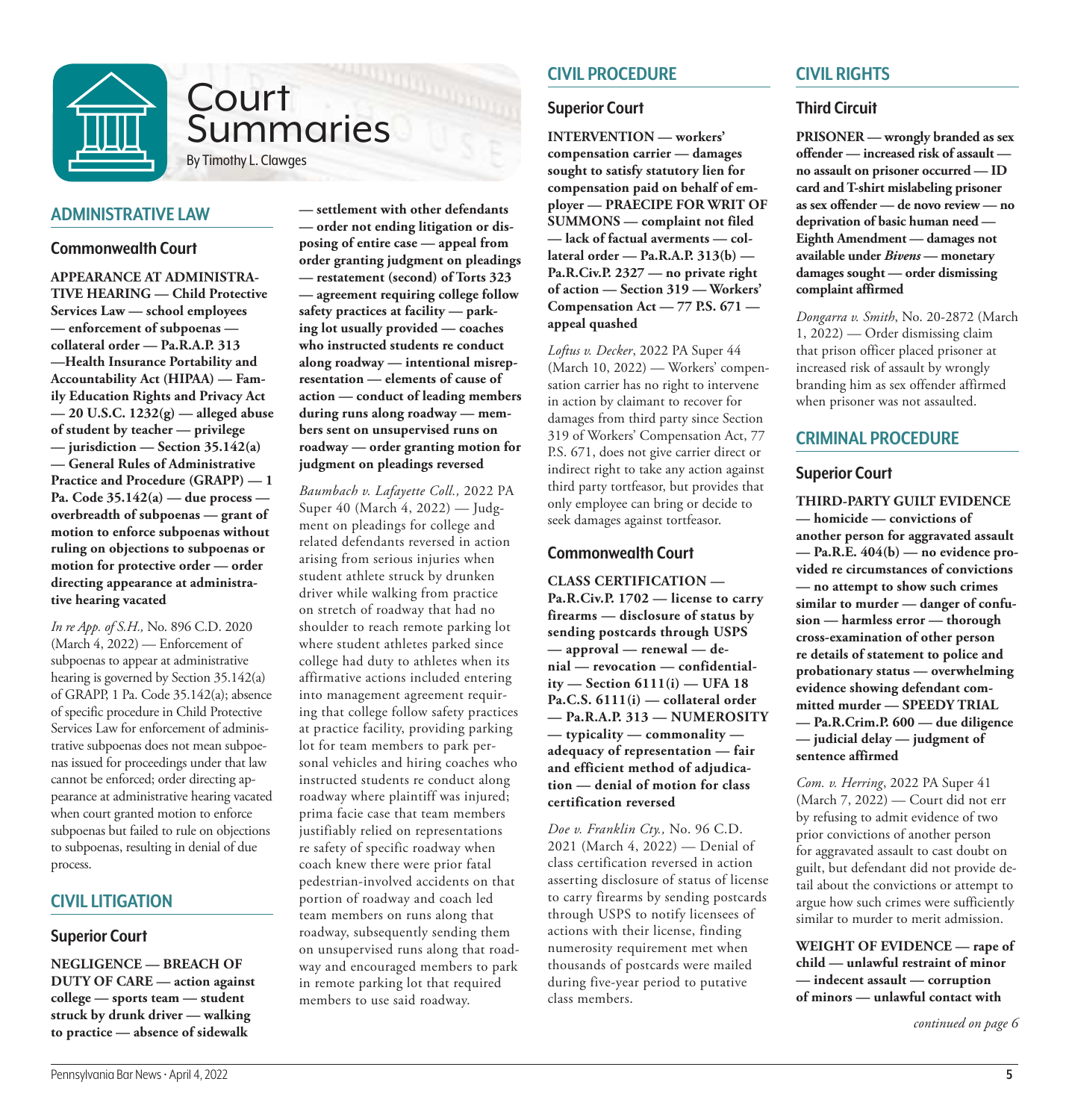

#### *continued from page 5*

**minor — credibility — sentencing consecutive sentencing on multiple counts — no concise statement of matters complained of — commonwealth objection — no jurisdiction to evaluate discretionary aspects of sentencing claims — mandatory minimum sentence — due process — rational basis — parole process for sex offenders — requirement of acceptance of responsibility — no constitutionally protected liberty interest in parole — EXPERT TES-TIMONY — signatory to two reports generated after forensic interview of victim — 42 Pa.C.S. 5920 — specialized knowledge — assistance in understanding the dynamics of sexual violence — explanation for failure to disclose information — failure to award credit for time served — judgment of sentence vacated**

*Com. v. Fuentes*, 2022 PA Super 43 (March 9, 2022) — Judgment of sentence vacated for numerous sexual offenses due to failure to award credit for time spent in pretrial incarceration, but finding convictions were not against the weight of the evidence, the sentence involving mandatory minimum was not a violation of due process, allowing witness to testify to the dynamics of sexual violence and explain why the victim would not disclose things in first interview that she disclosed in second was not rendered inadmissible simply because the witness was signatory to reports generated after first and second forensic interviews.

# **MORTGAGE FORECLOSURE**

# **Superior Court**

**OPTIONS — REVERSE MORT-GAGE — terms of mortgage — default upon death of mortgagor payment of 95% of appraised value offered to prevent foreclosure — ob-** **jections at trial — failure to preserve issue — Pa.R.Civ.P. 227.1 — U.S. Department of Housing and Urban Development (HUD) regulations — 24 C.F.R. 206.1 et seq. — HUD Handbook 4330.1 — affirmative defense established — judgment for estate against lender affirmed**

*Bank of America v. Scott*, 2022 PA Super 39 (March 3, 2022) — Estate of mortgagor established affirmative defense against foreclosure when lender failed to comply with HUD regulations at 24 C.F.R. 206.125(a)(2) and HUD Handbook 4330.1 by refusing to accept payoff in amount of 95% of appraised value of property before foreclosure sale.

**TIMELINESS — multiple parcels one parcel with residence — two vacant parcels — vacant parcels erroneously in description of mortgage — other parcel not mentioned — reformation of instrument — alleged mutual mistake in mortgage — limited standard of review — Pa.R.Civ.P. 3132 and 3135 petition filed more than two years after deed delivered — denial of petition to set aside sheriff sale affirmed**

*LSF8 v. Petrosky*, 2022 PA Super 45 (March 14, 2022) — Petition to set aside sheriff sale is untimely when filed more than two years and nine months after delivery of deed; possibility that description of land in mortgage might not be what parties intended is not basis for exception to timeliness requirement when lack of fraud or authority for the sale, since any mutual mistake in description of property did not deprive sheriff of authority to conduct sale.

# **MUNICIPAL LAW**

# **Commonwealth Court**

**AUTHORITY OF MUNICIPALITY power to dissolve authority — Section 5622(a) — Municipality Authorities Act (MAA) — 53 Pa.C.S. 5622(a) authority entered into contract to sell assets to private third party — Section 5607(d)(4) — 53 Pa.C.S. 5607(d) (4) — obligations of contract not fully performed — contract subject to condition subsequent — denial of mandamus relief for county reversed**

*Cty. of Delaware v. Delaware Cty. Reg. Water Qual. Control Auth.,* No. 148 C.D. 2021 (March 3, 2022) — County retains statutory authority to dissolve or obtain municipal authority it had created or assets of such authority under Section 5622(a) of MAA, 53 Pa.C.S. 5622(a), notwithstanding authority exercise of power under Sections 5607(d) (4) and (13) of MAA, 53 Pa.C.S.  $5607(d)(4)$  and  $(13)$ , when obligations of contract entered into by authority to sell assets to private party have not been fully performed, contract is subject to condition subsequent and municipality arguably did not assume obligations of contract by ordinance; hence, arguably cannot fulfill obligations.

# **PROFESSIONS**

### **Commonwealth Court**

**HAIR BRAIDING — Beauty Culture Law — 63 P.S. 507 et seq. — standing — braiding not for compensation plan to open own shop — Pa.R.Civ.P. 1032 — facial substantive due-process challenge — Article I, Section 1 scope and standard of review — equal protection — preliminary objections sustained in part**

*Diop v. Bur. of Prof. and Occ. Aff.,* No. 363 M.D. 2020 (March 3, 2022) — Person who does not braid hair for compensation but hopes to open her own braiding shop lacks standing to assert Beauty Culture Law, which requires license to engage in commercial practice of natural hair braiding, is unconstitutional; petitioners have failed to demonstrate law clearly violates Pennsylvania Constitution.

# **PUBLIC EMPLOYEES**

# **Commonwealth Court**

**POLICE OFFICER — dispute under collective bargaining agreement (CBA) — payments for health insurance premiums — retiree — applicability of grievance procedure limited to employees — language of CBA exhaustion of administrative remedies — subject-matter jurisdiction dismissal of complaint affirmed**

*Edgell v. City of Aliquippa*, No. 860 C.D. 2020 (March 4, 2022) — Dismissal of complaint involving dispute re payment of health insurance premiums for individuals who retire during CBA term on grounds that court lacked subject-matter jurisdiction affirmed since CBA specifically addresses retirement benefits and refers to retirees, provides for health benefits that do not begin until after employee retires and provides that retirees may contest determinations on payments through grievance and arbitration provisions of CBA.

# **SENTENCING**

# **Superior Court**

**VEHICLE CODE SUMMARY driving under suspension/driving under the influence (DUS/DUI) related — second offense — Section 1543(b)(1)(ii) — Vehicle Code — 75 Pa.C.S. 1543(b)(1)(ii) — lack of maximum term of incarceration**   $-$  vagueness  $-$  *Com. v. Eid*  $-$  con**viction and fine affirmed — house arrest portion of sentence vacated — matter remanded**

*Com. v. Jackson*, 2022 PA Super 42 (March 8, 2022) — Panel opinion by Olson affirming the conviction and fine portion of sentence imposed for second conviction for DUA/ DUI-related, 75 Pa.C.S.  $1543(b)(1)(ii)$ , but vacating sentence on the basis that section is unconstitutionally vague and inoperable, citing *Com. v. Eid*.

*continued on page 7*



Timothy L. Clawges is counsel to the Pennsylvania House of Representatives Judiciary Committee. He also writes case digests for the PBA Criminal Justice Section Newsletter.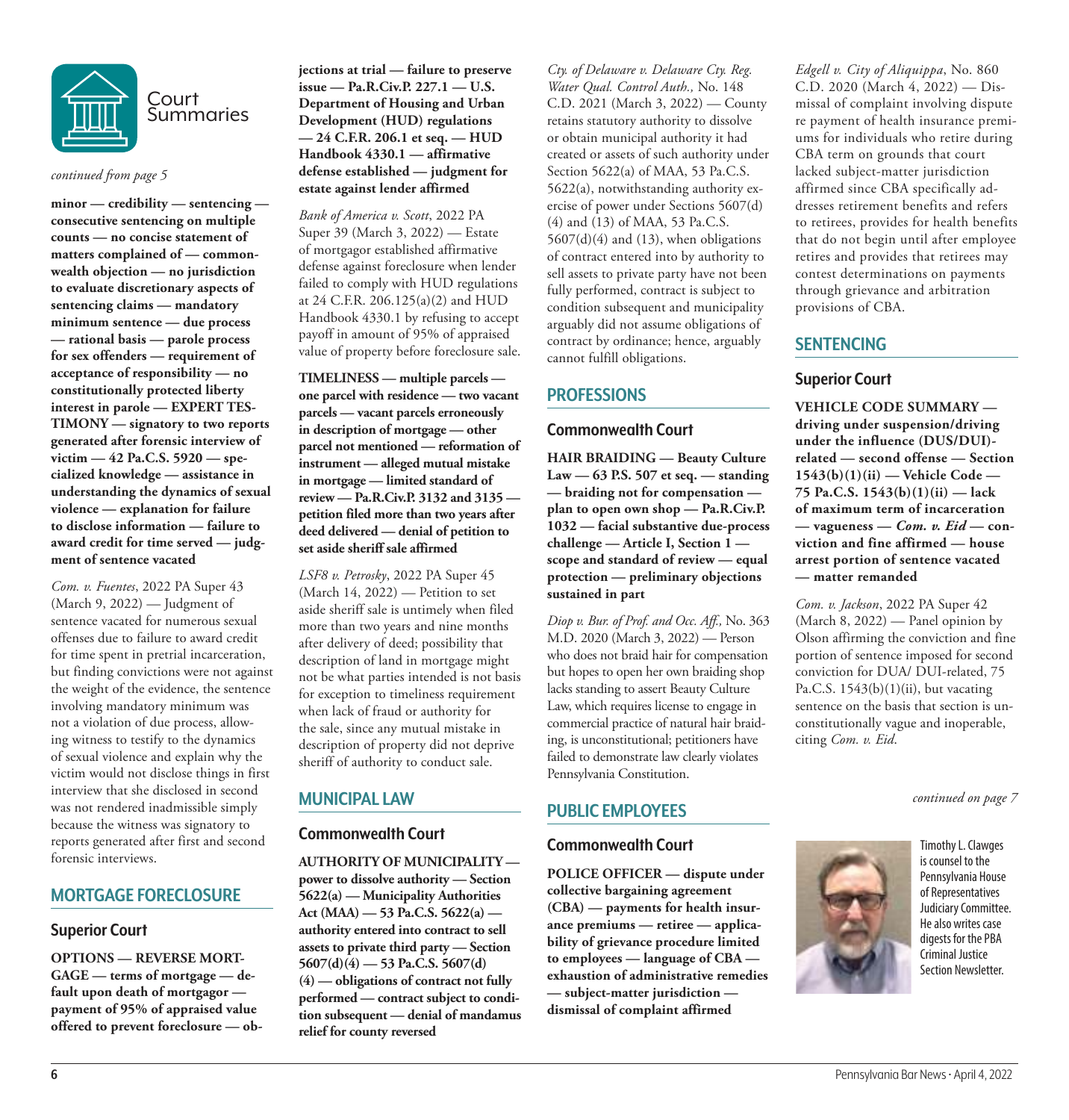# **Elder Law Section Seeks to Expand Support to More Practitioners**

#### *continued from page 1*

your nursing home bill."

The biggest challenge is transferring the house to the child.

"It's a question that just about everyone who practices elder law gets," Newman said. "Someone may have heard that's the thing to do, to protect their house, so they come to me and say, 'I heard that transferring the house to my child or my children for \$1 is the greatest thing since sliced bread.' And I have to tell them, advise them, that that actually may be the worst thing you could do."

In Pennsylvania, he said, there exists the Filial Responsibility Law.

"That basically says that children



*continued from page 6*

# **ZONING AND LAND USE**

# **Commonwealth Court**

**SPECIAL EXCEPTION — food court — abandoned warehouse — use as parking for food trucks — nearby parcel — hardship — parking and access issues addressed — SUBSTAN-TIAL EVIDENCE — consolidated cases — limited standard of review — order reversing grant of special exception reversed**

*Czachowski v. Zon. Bd. of Adj. of City of Pgh.,* No. 1344 C.D. 2020 (March 2, 2022) — Since substantial evidence supports grant of special exception to allow development of food court in abandoned warehouse, development of nearby parcel as off-site parking and petitioner established hardship, court erred in reversing grant; court also erred by imposing requirements not contained in zoning code on alternative parking plan.

of indigent parents are responsible for their parents' bills," Newman said. "And people who have transferred houses to children are worst-case scenario, they are exposing their children to their nursing home bill. So, we have to strongly advise them against that."

Newman recounted an experience of asset transfers that created real problems for one family.

"A couple of years ago, I met with a prospective client who told me that they were advised by their accountant or financial adviser they could give away \$13,000 or \$14,000 a year," he said. "The parents had been giving all of their children

\$13,000 or \$14,000 a year for five to ten years, and that resulted in about \$100,000 of gifting. I had to tell them that's the IRS rules, not Medicaid's rules. And because the children spent down all the gifts, I said, 'I can't help you. You're on the hook and you are in trouble. And I can't help you, I'm sorry. But it's a shame you didn't come to me before.'"

The gifting process, Newman said, creates a period of ineligibility, when Medicaid would have otherwise paid for the care, but for the gifting.

"That's when the nursing home can go after the children's assets," he said.

"You have to weigh that, the good vs.

# **Foundation Seeks Board Leader**

The Pennsylvania Bar Foundation Nominating Committee has a vacancy for a board position to serve. The position is eligible to serve one three-year term. However, a second three-year term is eligible if eligible

and nominated.

Those interested should contact April Murphy, foundation administrator, at [info@pabarfoundation.org](mailto:info@pabarfoundation.org).  $\Delta \approx$ 

# **Ethical, Risk Management Considerations for Expert Retention, Communication**

#### *continued from page 4*

reports and preparing for and providing testimony. The Rules of Professional Conduct expressly permit such compensation along with travel and other expenses the expert may incur. (See Pa. R.P.C.  $3.4(b)(3)$ .) However, the same Rule prohibits lawyers from agreeing to compensate any witness, including an expert, "contingent upon the content of the witness' testimony or the outcome of the case . . . ." Pa. R.P.C.  $3.4(b)$  & cmt. [3] ("it is improper to pay an expert witness a contingent fee."). This prohibition makes a lot of sense and helps protect attorneys from walking into a malpractice claim.

For instance, picture this crossexamination:

Q: How much are you being compensated to testify today? A: It depends.

Q: It depends? On what? A: On how much Mr. Smith recovers. I get paid five percent.

Yikes! The expert just lost any semblance of objectivity and the client, perhaps learning of the contingent fee for the first time, just found a new target if the award is too low or nonexistent. The new target? You guessed it: his lawyer.

If you have any questions about these topics, or suggestions for other topics, please just let us know. We received a good number of emails about last month's article about a fee collection case. Your feedback is greatly appreciated, and we always prefer writing about your interests.  $\mathbb{I}^{\mathbb{A}}$ 

the bad," he said. "You have to look at the big picture and make sure the planning is done correctly."

#### **Powers of Attorney**

Challenges abound when it comes to child caregivers assuming the role of a parent in order to make critical life decisions for their own parents.

*continued on page 8*

# ATTORNEY DISCIPLINARY / ETHICS MATTERS STATEWIDE PENNSYLVANIA MATTERS NO CHARGE FOR INITIAL CONSULTATION

Representation, consultation and expert testimony in disciplinary matters and matters involving ethical issues, bar admissions and the Rules of Professional Conduct

# James C. Schwartzman, Esq.

- Judge, Court of Judicial Discipline
- Former Chairman, Judicial Conduct Board of Pennsylvania
- Former Chairman, Disciplinary Board of the Supreme Court of Pennsylvania
- Former Chairman, Continuing Legal Education Board of the Supreme Court of Pennsylvania
- Former Chairman, Supreme Court of PA Interest on Lawyers Trust Account Board • Former Federal Prosecutor
- Selected by his peers as one of the top 100
- Super Lawyers in Pennsylvania and the top 100 Super Lawyers in Philadelphia
- Named by his peers as *Best Lawyers in America* 2022 and 2015 Philadelphia "Lawyer of the Year" Ethics and Professional Responsibility Law and Legal Malpractice Law

**(215) 751-2863**

# **News and Information www.pabar.org**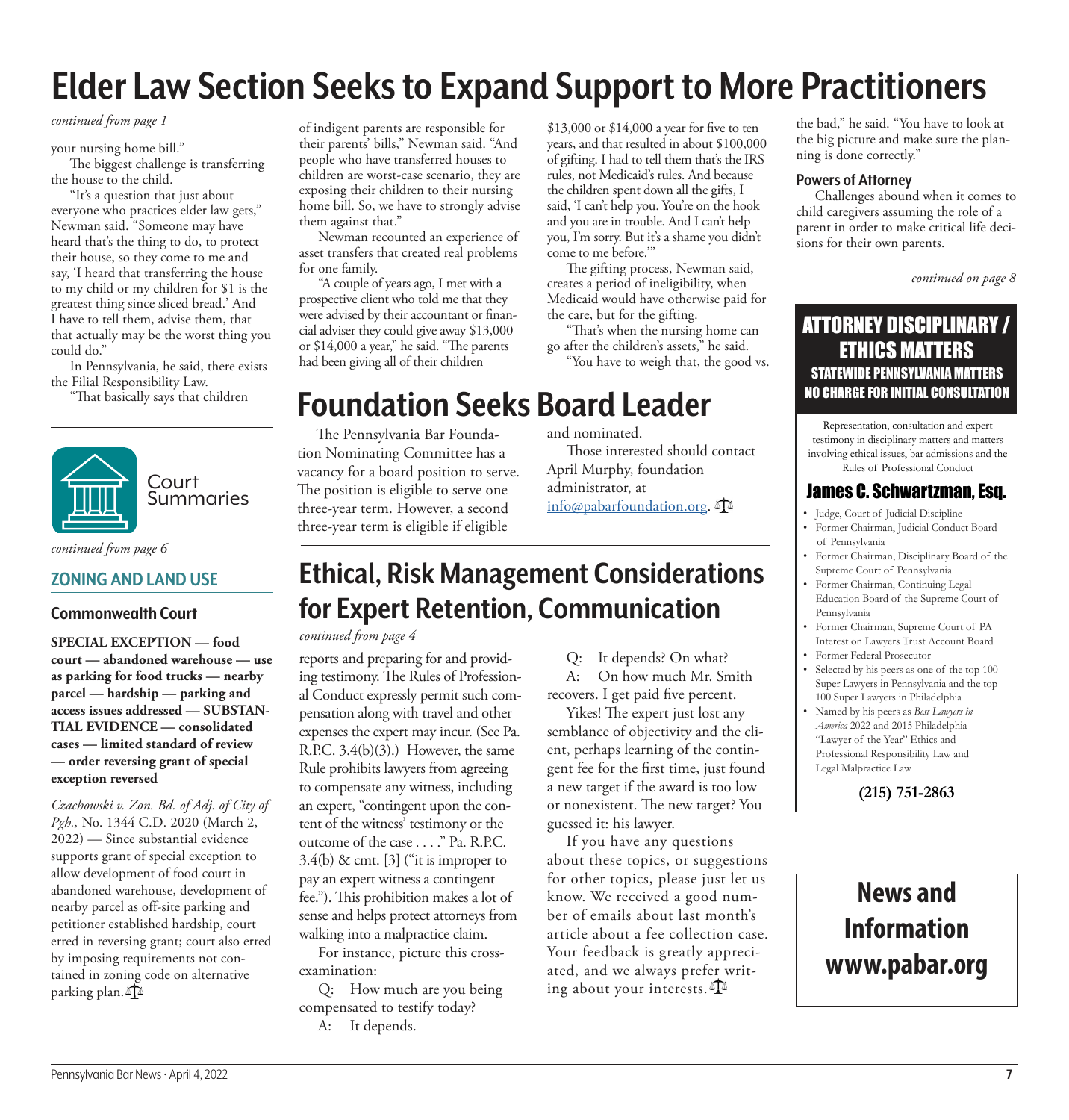# **Elder Law Section Seeks to Expand Support to More Practitioners**

#### *continued from page 7*

That includes taking on the legal role of estate executor and agents in a power of attorney.

The very idea is frightening to some of Newman's clients.

"One of the first reactions we get is, 'Oh my goodness, how can I do this? It's so involved. I never thought it would be this involved,'" Newman said. "Questions we get would be along the lines of 'How I do pay the inheritance tax? How do we pay the expenses for the estate? What do I need to do to protect myself as the executor?'"

Newman said there are two different types of powers of attorney, although they can be combined: There's the financial power of attorney and medical power of attorney.

"When children are acting on behalf as agents, they are generally working with me to further their parents' interest in protecting their parents' assets," Newman said. "That's what (the children) discuss with me as their agents. The parents don't want to lose everything if their parents are going into a nursing home. What can we do on their behalf in furthering that goal?"

Caregiving for a child or a senior can be a full-time job, Newman said. It's very demanding, especially depending on the condition, both physically and mentally, of the parents.

"It's scary, it's overwhelming," Newman said. "It's always a good idea for them to get as much help as they can, not just from people who practice elder law, but also from various support groups such as the Alzheimer's Association or Dementia Society.

"You don't realize how tough it is until you start doing it. There's a reason they call folks my age (60) the 'sandwich generation,' because they're worried about raising and helping their children out, and now they have to worry about their parents as well. Knowing what my clients are going through, it's really very onerous for them."

#### **Accomplishments**

In the nine months Newman has been section chair, what accomplishments has he seen?

"One of the things we are doing in our section, which I am really happy

about, is that we are collaborating with other PBA sections, such as PBA Real Property, Probate and Trust Law," he said.

"We're also trying to do more with the PBA Diversity, Equity and Inclusion Team. I think that's something that's really important because there is a real underrepresentation of attorneys of color or attorneys in the LGBTQ+ community who practice elder law. We're trying to spread the word so that those attorneys can find out more about our section and hopefully pick up an interest in practicing elder law and special needs planning. That's something that is really important to us."

The section and its 549 members are "working with the public interest attorneys, people who are in the community legal services or senior law center, the nonprofits, working with them, getting them more involved in our section is important to us," Newman said.

The section has established a scholarship program that was proposed by Newman's predecessor, Immediate Past Chair Alissa E. Halperin, Halperin Butera Consulting, Phoenixville, to help public-interest attorneys attend the annual Elder Law Institute in July to learn better ways to help represent their clients.

This year, the event is partially inperson and virtual.

The section sponsors the institute every year, and this year's event is July 21-22. The first day of the program is a hybrid event for those who want to go in person at the PBI learning center in Philadelphia. The sessions on July 22 are all virtual.

"There are people who really want to go back in-person," Newman said. "I think that is going to be increasingly the case, hopefully. But there are still people who are cautious, who don't want to rush things, and folks like me, who realize I meet with seniors all the time. I don't want to take too many chances with getting them sick."

For those interested in this field of practice, Newman highly recommends the Elder Law Institute.

"That's how I got started, 16+ years ago, and it's a great way to learn about elder law," he said. "They have programs, they have sessions for beginners all the way through intermediate and advanced

practitioners."

The Elder Law Institute could be a sign of how gradually the old "normal" could return for the PBA.

"If things keep moving like they have been, hopefully events will come closer and closer to in-person," Newman said. "But I could not make any kind of accurate prediction when that could be.

"We're trying to take everything into account. Last year it was all virtual. This year we are trying to get back to whatever that 'normal' is going to be, one step at a time."

#### **Expanding the Circle**

Pamela Walz, the section's chair-elect, is trying to work with the Minority Bar Committee to "spread the word through that section, to learn more about elder law," Newman said.

"We are continuing a program that we started shortly after the pandemic began, having virtual roundtable discussions that are open to all members of our section," he said. The program is scheduled monthly.

The Elder Law Section worked with the Solo and Small Firm Section to have a seminar about how to practice law from

# **Nominations Open for PBA Excellence in Elder Law Award**

PBA's Elder Law Section requests nominations for the 2022 Excellence in Elder Law Award, which will be presented at the 2022 Elder Law Institute, July 21-22, in Philadelphia.

Nominations are due by Friday, June 24. The purpose of the Excellence in Elder Law Award is to honor an individual who has made superior efforts in the field of elder law, made significant contributions to the elder law bar, and who has made noteworthy service to the elderly.

The award committee will consider the following criteria in making the selection:

• Superior professional efforts in the field of elder law.

• Significant contributions to the elder law bar, including educational efforts to improve the ability of attorneys anywhere, "which became a reality when COVID-19 hit," Newman said.

Part 2 of that roundtable discussion occurred last month. The next roundtable is scheduled May 4.

The spring newsletter is scheduled to be released this month.

"For those who are curious, check out the roundtable discussions," Newman said. "You don't have to be an experienced elder law practitioner to really get something out of it."

The section publishes the quarterly *Elder Law Section Newsletter*. The spring issue is scheduled to be released this month.

Newman's mission as Elder Law Section chair, he said, is to "make the services and benefits that we provide for our section members something that is helpful to all of them, that they feel they are getting their money's worth, by being a part of our section, by the roundtable discussions, the ELI, the newsletters, staying on top of legislation that may impact our clients.

"Those are things that we have felt and continue to feel are beneficial to our section members. Also, to work more to get people, attorneys of color and attorneys in the LGBTQ+ community,  $\mathbb{A}$ 

to represent clients in elder law matters. • Noteworthy service to the elderly.

• The nominated individual must be an attorney in good standing and a

Access the nomination form at [https://www.pabar.org/public/sections/](https://www.pabar.org/public/sections/eld18/pdf/Excellence-Elder-Law-Award-Nomination.pdf) [eld18/pdf/Excellence-Elder-Law-Award-](https://www.pabar.org/public/sections/eld18/pdf/Excellence-Elder-Law-Award-Nomination.pdf)

email it to Dionysios C. Pappas, chair of the Award Committee, [dpappas@lawvp.com](mailto:dpappas%40lawvp.com?subject=), no later than

Complete the nomination form and

• The nominated individual must devote a significant portion of their professional time to the practice of elder law or education

**Requirements:**

member of the PBA.

in the field of elder law.

[Nomination.pdf.](https://www.pabar.org/public/sections/eld18/pdf/Excellence-Elder-Law-Award-Nomination.pdf)

June 24.  $\sqrt{2}$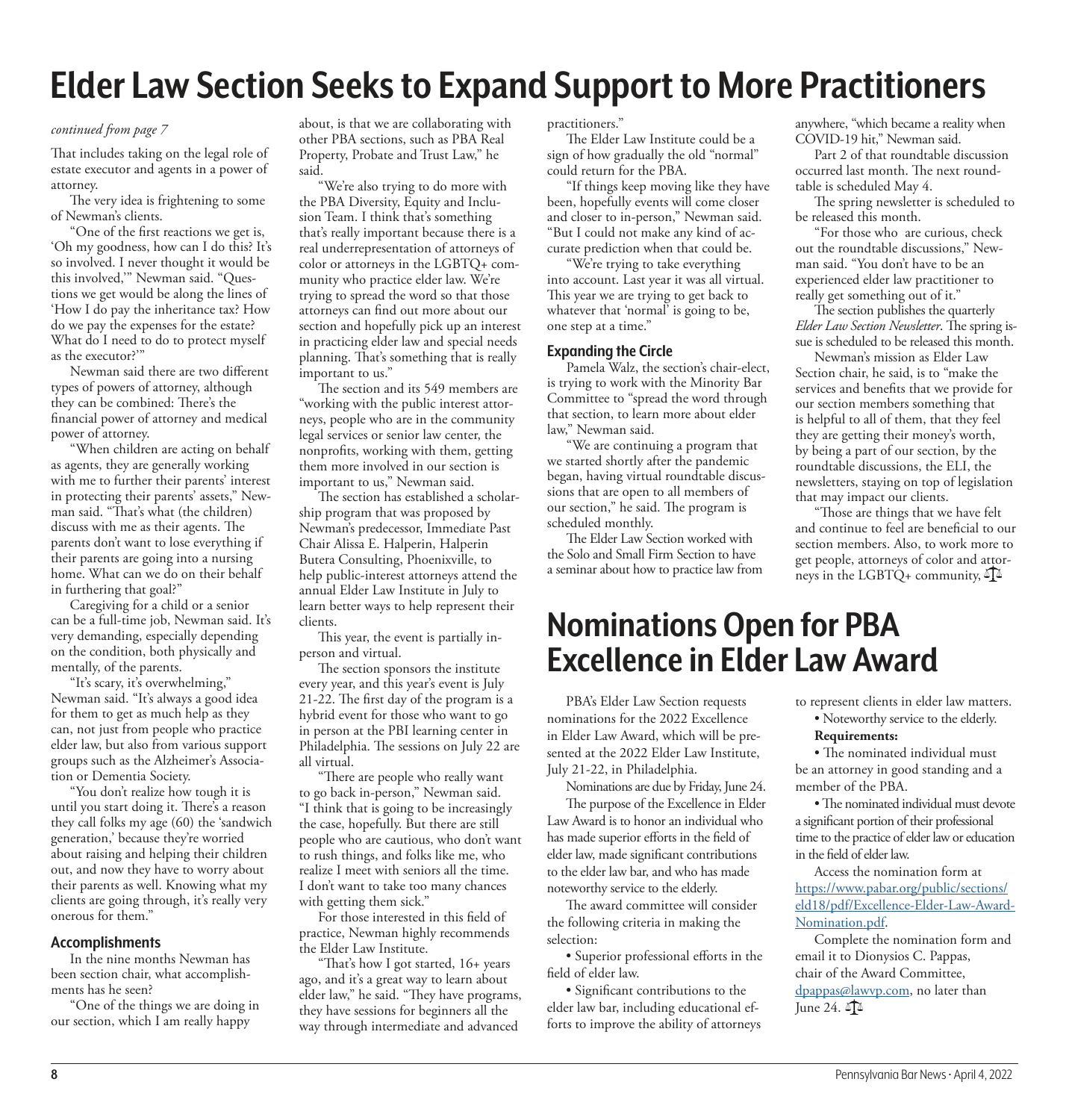

# **Expert Services**

#### **A BOARD-CERTIFIED DOCUMENT AND HANDWRITING EXAMINER** —

J. WRIGHT LEONARD, BCFE, CDE. Federal, State and Local Courts. Examination/Testimony in Civil/Criminal Matters. 1500 Walnut St. #M-12 Philadelphia, PA 19102 215-735-4000. [www.ForgeryID.com](http://www.ForgeryID.com)

#### **REAL ESTATE LAW EXPERT**

— William F. Hoffmeyer, Esq. — AV-rated attorney/ educator/author — Expert analysis and testimony on matters involving Real Estate Law and issues pertaining to attorney and title insurance agent liability. Owner of York's oldest title searching and title insurance agency. Licensed Title Insurance Agent for almost 50 years and author of the "Abstractor's Bible." 30 N. George St.

York, PA 17401 717- 846-8846 E-mail: [info@hoffsemm.com](mailto:info@hoffsemm.com) For full CV, go to [www.hoffsemm.com](http://www.hoffsemm.com)

# **REAL ESTATE LAW EXPERT** —

Richard W. Stewart, former chair, Disciplinary Board of The Supreme Court; former vice chair, Pennsylvania Board of Law Examiners; over 15,000 titles examined; A-V rated. Licensed title agent and real estate broker. 301 Market St. Lemoyne, PA 17043 717-761-4540, ext. 288 [RWS@JDSW.COM](mailto:RWS@JDSW.COM)

#### **TITLE SEARCHES, LIEN SEARCHES AND TITLE INSURANCE FOR CENTRAL PENNSYLVANIA** — York Ab-

stracting Company LLC (Y.A.C.O.) 717-846-8846 William F. Hoffmeyer, President.

# **Legal Resources**

**BOB DAVIS JR. — LICENSED DEFENSE AND ETHICS GUIDANCE** — Access to 49 years of experience is as near as your phone, email or FaceTime. Contact Robert Davis Jr. — New practice Cellphone/FaceTime: 717-580-8941 Email: [bobsethics45@gmail.com](mailto:bobsethics45@gmail.com)



# **Lost and Found**

Lost will**: Faith R Boddy** Middletown, Del.; Died 6/12/2019. Looking for original or copy of a will or codicil. Please contact Hope Boddy, 302 853-9324, or [hopeboddy318@](mailto:hopeboddy318@gmail.com) [gmail.com](mailto:hopeboddy318@gmail.com).

# **Position Openings**

**LAW CLERK POSITION** — Send resume to: Mary S. Timpany, Esq. Schuylkill County Court Administrator 21<sup>st</sup> Judicial District Schuylkill County Courthouse 401 N. Second St.

Pottsville, PA 17901-2521

**CWS LANCASTER** — Hiring for multiple positions in our legal departments. We are looking for the right candidates to join our dedicated team working with Afghans, unaccompanied children, refugees and local immigrants. We currently have openings for:

- Legal Assistant: Legal Services Program
- Legal Assistant: Immigrant Children's Program
- Staff Attorney: Immigrant Children's Program
- Supervising Attorney: Immigrant Children's Program
- Immigration Legal Counselor: Afghan population (DOJ rep)

We have a flexible hybrid/remote work policy and competitive compensation and benefit packages.

To apply, visit [www.cwsglobal.org](http://www.cwsglobal.org).

# It Pays to Advertise in **Legal Marketplace**

#### **LINE RATES:**

PBA Member: \$35 Non-PBA Member: \$40 (first 30 words, each additional word \$1.50)

**BLIND ADS**: Processing surcharge \$10

#### **BOX AD RATES:**

| Ad Size               | PBA<br>Member | Non-PBA<br>Member |
|-----------------------|---------------|-------------------|
| $1$ col. $\times$ $1$ | \$75          | \$95              |
| 1 col. $x$ 2          | \$135         | \$170             |
| $1$ col. $\times$ 3   | \$195         | \$250             |

### **EMPLOYMENT ADS:**

PBA Member: \$25 (first 30 words; each additional word \$1.50)

Non-PBA Member: \$40 (first 30 words; each additional word \$1.50)

**BLIND ADS: Processing surcharge \$10** (no fee for job-seekers)

### **Legal Marketplace**

Pennsylvania Bar Association 100 South Street P.O. Box 186 Harrisburg 17108

**800-932-0311, ext. 2226 www.pabar.org**

# **Stay Connected**

Follow us on Twitter @pabarassn Like us on Facebook @ pabarassn Connect with us on LinkedIn

> **Stay Informed www.pabar.org**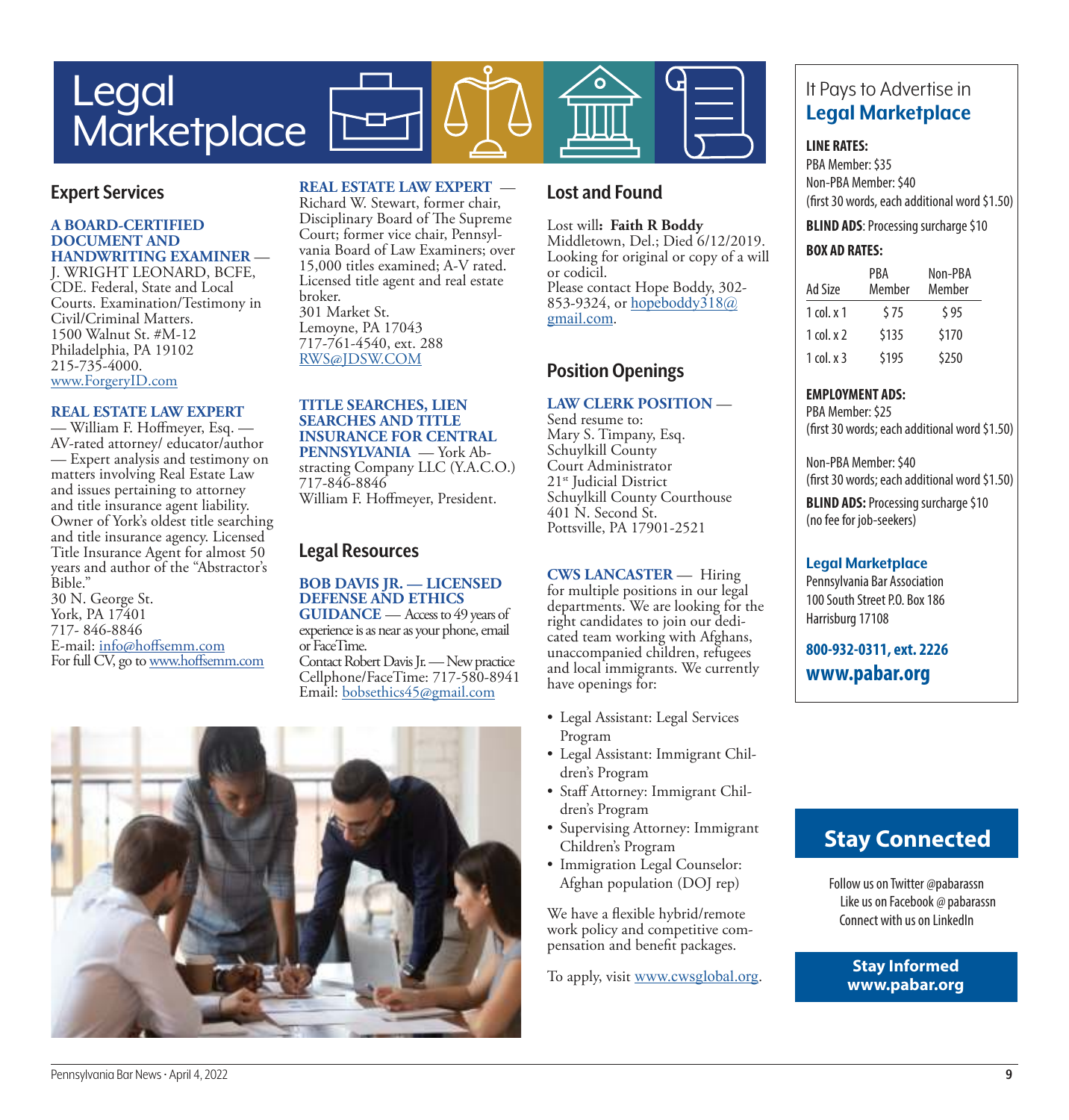# **When it Comes to Joining PBA Committees, Just Say 'Yes!'**

#### *continued from page 2*

#### such interests.

### **Alternative Dispute Resolution**

To address current issues of mediation, arbitration and other alternative dispute resolution processes, including mediation and arbitration of private and court-connected ADR programs. The committee conducts professional education programs, recommends standards of practice for neutrals and proposes and monitors legislation regarding alternative dispute resolution.

# **Animal Law**

To promote the particular interests of lawyers practicing in the area of animal law; promote the study and understanding of laws, regulations and court decisions dealing with animals; and educate the legal community and the public as to the needs to address various animalrelated issues.

# **Appellate Advocacy**

To promote communication and cooperation between lawyers who practice before the state and federal appellate courts and members of the judiciary, and provide the opportunity to identify and address the means to achieving quality practice in all manner of appeals. The committee offers focused educational programs, fosters dialogue between the bench and the bar, explores means and methods to improve and advance the appellate process and may review and make recommendations concerning the rules of procedure that affect the appellate process. **Bylaws**

To propose suggested changes in the bylaws and review comments on changes suggested by other entities within the PBA.

# **Charitable Organizations**

To deal with matters of concern to lawyers who are employed by or who

represent charitable organizations, public-sector lawyers whose work involves charitable organizations and lawyers who serve as directors, officers or volunteers of charitable organizations. The committee offers educational programs relating to the laws governing charitable and other nonprofit organizations.

# **Children's Rights**

To study questions and problems that affect children and to monitor and/or make recommendations concerning legislation relating to their interests. The committee develops programs for the legal profession to promote more effective advocacy on behalf of children in trial and appellate courts and implements such public education campaigns as are deemed appropriate.

# **Civil and Equal Rights**

To promote and defend civil rights and responsibilities, fair treatment and equal opportunity for all individuals and the avoidance and elimination of wrongful discrimination and unfair bias by (a) monitoring actual and proposed legislation, litigation, rules of conduct and procedures and other relevant developments; (b) educating the legal community and the public; and (c) making proposals and recommendations to advance and effect the goals of the committee.

# **Civility in the Profession**

To instill, promote and enhance professionalism and civility within the legal profession by encouraging discussion about the importance of professionalism and civility among the members of the bar, the judiciary and the public. The committee's activities shall include planning and presenting continuing legal education and other programs and initiatives to promote courtesy and respect for other participants in the judicial system and commitment to

the PBA Working Rules of Professionalism and the Pennsylvania Code of Civility.

# **Collaborative Law**

To address current issues regarding the collaborative law dispute resolution process; educate attorneys and the public about the collaborative law dispute resolution process; recommend standards of practice for attorneys using the collaborative law dispute resolution process; and monitor, propose and/or support legislation or rules of court that further the development of the collaborative law dispute resolution process.

# **Community and Public Relations**

To formulate and implement plans for improving the image of lawyers in Pennsylvania through client and public relations, including specific methods to improve client relations; to publicize the positive contributions of lawyers to society; to educate the public about lawyers, the law and legal institutions in an effort to improve and develop good public relations for lawyers; and to address unwarranted criticism of lawyers or of the legal system. **Corrections System**

To study the corrections system in Pennsylvania and make recommendations for its improvement.

# **Cybersecurity and Data Privacy**

To analyze cybersecurity issues and educate PBA members about legal, regulatory and industry standards that preserve the confidentiality or protected information. The committee will advocate for best practices and legal and regulatory requirements that address data privacy concerns; for best practices to prevent, detect and mitigate data breeches; and for unified standards. **Disability Services**

To institute statewide programs to educate both lawyers and the public on issues regarding the legal

rights of the disabled. The committee studies and makes recommendations concerning all legislation or rule-making pertaining to mentally disabled and physically handicapped persons.

### **Federal Practice**

To promote communication and cooperation between lawyers who practice in federal courts and members of the federal judiciary, and provide an opportunity to identify and address the differences between the local district court rules and orders of court that affect practice of law in the eastern, middle and western districts. The committee shall enhance knowledge and professional capabilities of lawyers who practice law in the U.S. district courts in Pennsylvania, and shall promote the welfare of attorneys and judges employed by the government of the United States. The committee may review and make recommendations concerning federal legislation and proposed changes to the Federal Rules of Civil Procedure, Criminal Procedure and Bankruptcy Procedure and the Federal District Court Rules.

# **Gaming Law**

To review, study and make recommendations concerning legislative proposals in the area of gaming law; promote the understanding of laws, regulations and court decisions in the gaming area; and develop materials and educational programs of interest to the gaming practitioner to promote improvements and professionalism in the field of gaming law. **Government Lawyers**

To deal with matters of interest and concern to governmentemployed lawyers and provide services and programs directed to assist members to achieve their career goals. The committee conducts its activities with the objectives of educating lawyers on the valuable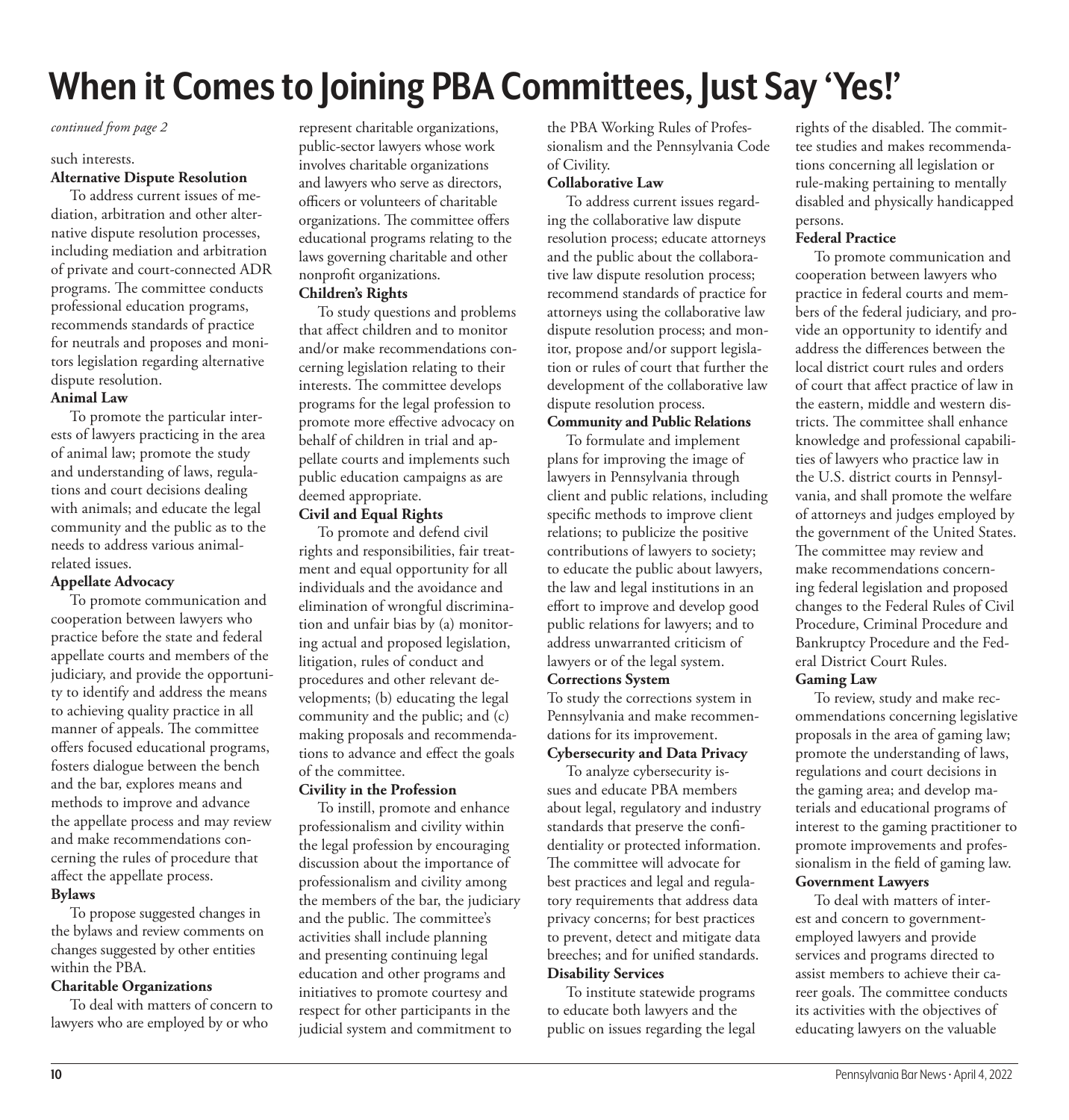opportunities and experience available through government service and educating the public on the important and unique role served by government lawyers.

#### **Health Care Law**

To review, study and make recommendations concerning legislative proposals for reform in the health care system and address ethical considerations as related to the medical and legal professions. The committee proposes additional recommendations relating to litigation involving medical and hospital practices.

#### **Immigration Law**

To provide a forum to address issues in the area of immigration law; monitor and make recommendations concerning legislation in this area; and promote the understanding of immigration-related laws, regulations and court decisions.

# **In-House Counsel**

To deal with matters of concern to lawyers engaged as in-house corporate counsel and to plan and implement educational programs in areas of particular interest to inhouse corporate counsel.

# **Insurance Staff Attorney**

To promote the interests of staff counsel, foster quality professional conduct and provide appropriate service to its members in cooperation with the PBA.

### **Judicial Administration**

To review, study and make recommendations concerning legislative issues regarding the operation, procedure and reform of the state and federal court systems. The committee also develops and recommends measures seeking to improve the administration of the courts and addresses issues of court reform consistent with established PBA policy. **Large Law Firm**

To study and make recommendation regarding membership development and retention of attorneys in large firms in Pennsylvania. The committee shall develop programs

and services to enhance the value of PBA membership for this group of attorneys. A large law firm is generally defined as a firm of 50 or more attorneys.

#### **Law-Related Education**

To oversee the PBA's programs that educate young persons about the rule of law, the history and workings of our form of government, and the peaceful resolution of disputes.

# **Lawyers' Assistance**

To develop programs to assist impaired lawyers, their law partners, clients and families.

### **Legal Academics**

To provide the opportunity for those in the law school community to study matters relating to the common goal of maintaining the high standards and quality education of future lawyers. The committee is composed of active PBA members engaged in the education of law students as law school faculty and administration.

#### **Legal Career Transitions**

To serve as a resource and assist lawyers through the changes and practice progressions associated

with transitioning into, within and beyond the profession. **Legal Services for Exceptional Children**

To develop programs designed to educate members of the legal profession on current legislation and/or regulations affecting exceptional children and their families. The committee studies, reviews and makes recommendations concerning legislation or regulations affecting exceptional children and their families.

#### **Legal Services to the Public**

To provide assistance in the creation of programs designed to provide for the delivery of legal services to indigent persons within the commonwealth. The committee monitors and makes recommendations concerning all legislation regarding unmet legal needs and pro bono service.

# **LGBTQ+ Rights**

To study matters pertaining to the recognition and protection of the legal rights of the lesbian, gay, bisexual, transgender and queer (LGBTQ+) community. The committee will

monitor and make recommendations on issues and developments in the law impacting LGBTQ+ people in the public and the legal profession. **Medical Marijuana and Hemp Law**

To keep members of the bar apprised of developments within the field of medical cannabis and hemp law by fostering communications and facilitating continuing education programs in the areas of client representation, industry developments and ethical and other issues of concern to members. It monitors legislative developments and/or makes recommendations concerning legislation and regulations affecting such interests.

### **Membership Development**

To develop and implement programs to increase the association's membership base and to retain current members. The committee also evaluates, develops and implements new programs and services designed to enhance the overall value of a PBA membership and to generate new revenue for the association.

*continued on page 12*

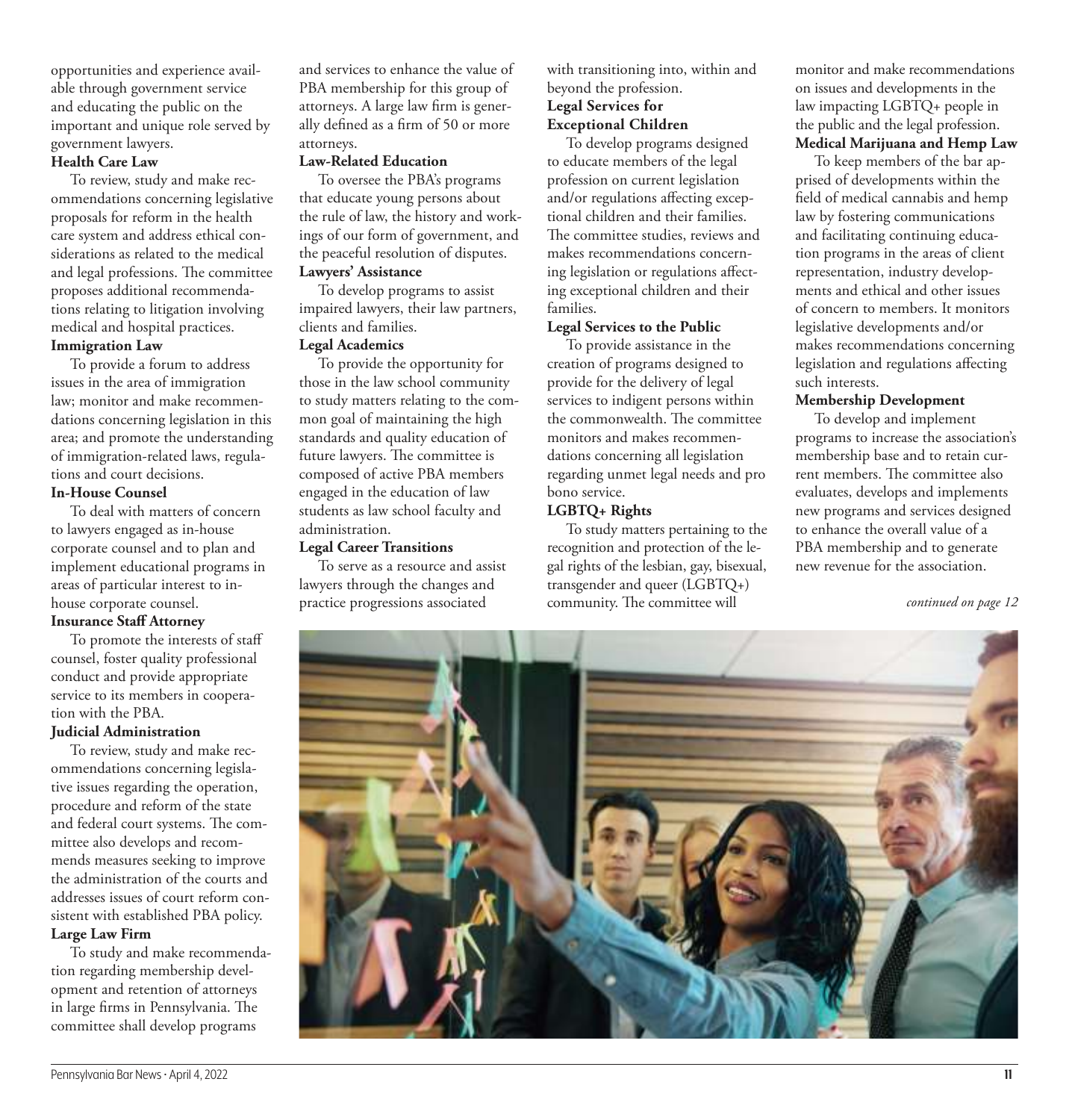# **When it Comes to Joining PBA Committees, Just Say 'Yes!'**

*continued from page 11*

#### **Military and Veterans' Affairs**

To study and make recommendations, provide educational programming and coordinate statewide efforts on legal matters affecting active, reserve and National Guard military service members, retirees, veterans and their families.

# **Minority Bar**

To develop programs to promote the issues and concerns of minority attorneys and to study, review and make recommendations concerning all legislation impacting minority citizens in the commonwealth. The committee seeks to encourage more participation in the PBA by members of the minority legal community.

# **Plain English**

To reward and encourage efforts to improve access to the law by demystifying its language, enabling lawyers to better counsel clients and increase respect for the legal profession by promoting the importance of clear articulation in all forms of correspondence, including electronic media.

### **Professional Liability**

To monitor and make recommendations concerning lawyers' liability case law and related statutes and administrative developments, including lawyers' liability insurance coverage and market coverage and the market, the formation and operation of any PBA-related lawyer liability insurer and sponsored or endorsed lawyers' liability insurance programs. It conducts legal malpractice avoidance and loss prevention programs.

# **Quality of Life/Balance**

To identify issues in the changing legal marketplace that adversely affect the lawyer's ability to balance his/her professional and personal life. The committee identifies solutions to improve the quality of life of lawyers and develops ways to disseminate those solutions and recommendations.

### **Senior Lawyers**

To serve as the voice of the senior lawyers within the association and to enact services, programs and activities for members to enhance their continued careers and quality of life. The committee serves the interests and needs of the profession and the public by sharing the accumulated knowledge and experience of its members. PBA members aged 60 and older qualify for membership. **Shale Energy Law**

To keep members of the bar apprised of developments within the field of shale energy law by fostering communications and facilitating education for both attorneys through CLE programming and the public though participation in community programs. The committee also monitors legislative developments and/or makes recommendations concerning legislation and regulations affecting such interests. **Statutory Law**

To assist any entity of state government and of the PBA regarding bill draftsmanship and codification. The committee reviews legislation or other proposals to improve Pennsylvania's legislative process and the public's participation therein. **Unauthorized Practice of Law**

To investigate all complaints against any person not authorized to practice law who is alleged to be performing acts or services constituting the practice of law, to take informal action as necessary against the unauthorized practice of law, to punish or prevent the unauthorized practice of law and to coordinate its activities with those of similar county bar association committees.

### **Women in the Profession**

To assess the current status of women in the legal profession and identify barriers that prevent them from full participation in the work, responsibilities and rewards of the

profession, to make recommendations to the PBA Board of Governors and House of Delegates for action to solve problems the committee identifies and to develop educational programs to address discrimina-

tion against women lawyers and the unique problems they encounter in pursuing their professional careers.

To join a committee, go to [https://www.pabar.org/site/For-Law](https://www.pabar.org/site/For-Lawyers/Committees-Commissions)[yers/Committees-Commissions.](https://www.pabar.org/site/For-Lawyers/Committees-Commissions)  $\mathbb{A}$ 

# **PBA WIP Highlights Women Justices/ Judges of Pennsylvania Appellate Courts**

In recognition of the declaration of March as Women's History Month, the PBA Commission on Women in the Profession (WIP) began recognizing all women justices/ judges who sat and who are sitting on Pennsylvania appellate courts.

The first women highlighted by the WIP were Juanita Kidd Stout, the first women of color Pennsylvania justice; Phyllis Beck and Alice Dubow, the first mother and daughter to serve on

the Superior Court; and Genevieve Blatt, the first woman on the Pennsylvania Commonwealth Court.

The information was compiled by Dr. Joel Fishman.

 Additional women justice/judges of the appellate courts will be highlighted in the months ahead on the WIP webpage: [https://www.pabar.](https://nam11.safelinks.protection.outlook.com/?url=https%3A%2F%2Fwww.pabar.org%2Fsite%2FFor-Lawyers%2FCommittees-Commissions%2FWomen-in-the-Profession-Commission&data=04%7C01%7CAndy.Andrews%40pabar.org%7C603ed3cf77f04b84371e08da068cd868%7Cc54177158bb34f7bb9dd5c778fa8bc56%7C0%7C0%7C637829499243794458%7CUnknown%7CTWFpbGZsb3d8eyJWIjoiMC4wLjAwMDAiLCJQIjoiV2luMzIiLCJBTiI6Ik1haWwiLCJXVCI6Mn0%3D%7C3000&sdata=MyrEi%2FfJ41rbxWNswZYKHZ3hG2gGf48edDPCz%2FBuIy8%3D&reserved=0) [org/site/For-Lawyers/Committees-](https://nam11.safelinks.protection.outlook.com/?url=https%3A%2F%2Fwww.pabar.org%2Fsite%2FFor-Lawyers%2FCommittees-Commissions%2FWomen-in-the-Profession-Commission&data=04%7C01%7CAndy.Andrews%40pabar.org%7C603ed3cf77f04b84371e08da068cd868%7Cc54177158bb34f7bb9dd5c778fa8bc56%7C0%7C0%7C637829499243794458%7CUnknown%7CTWFpbGZsb3d8eyJWIjoiMC4wLjAwMDAiLCJQIjoiV2luMzIiLCJBTiI6Ik1haWwiLCJXVCI6Mn0%3D%7C3000&sdata=MyrEi%2FfJ41rbxWNswZYKHZ3hG2gGf48edDPCz%2FBuIy8%3D&reserved=0)[Commissions/Women-in-the-Profes](https://nam11.safelinks.protection.outlook.com/?url=https%3A%2F%2Fwww.pabar.org%2Fsite%2FFor-Lawyers%2FCommittees-Commissions%2FWomen-in-the-Profession-Commission&data=04%7C01%7CAndy.Andrews%40pabar.org%7C603ed3cf77f04b84371e08da068cd868%7Cc54177158bb34f7bb9dd5c778fa8bc56%7C0%7C0%7C637829499243794458%7CUnknown%7CTWFpbGZsb3d8eyJWIjoiMC4wLjAwMDAiLCJQIjoiV2luMzIiLCJBTiI6Ik1haWwiLCJXVCI6Mn0%3D%7C3000&sdata=MyrEi%2FfJ41rbxWNswZYKHZ3hG2gGf48edDPCz%2FBuIy8%3D&reserved=0)[sion-Commission.](https://nam11.safelinks.protection.outlook.com/?url=https%3A%2F%2Fwww.pabar.org%2Fsite%2FFor-Lawyers%2FCommittees-Commissions%2FWomen-in-the-Profession-Commission&data=04%7C01%7CAndy.Andrews%40pabar.org%7C603ed3cf77f04b84371e08da068cd868%7Cc54177158bb34f7bb9dd5c778fa8bc56%7C0%7C0%7C637829499243794458%7CUnknown%7CTWFpbGZsb3d8eyJWIjoiMC4wLjAwMDAiLCJQIjoiV2luMzIiLCJBTiI6Ik1haWwiLCJXVCI6Mn0%3D%7C3000&sdata=MyrEi%2FfJ41rbxWNswZYKHZ3hG2gGf48edDPCz%2FBuIy8%3D&reserved=0)  $\mathbb{I}^{\mathbb{A}}$ 

# **Public Utility Law Section Seeks Nominations**

The Public Utility Law Section of the Pennsylvania Bar Association is seeking nominations for its annual Christianson Award.

This award will be presented to an individual, or on behalf of an individual, at the 2022 Public Utility Bench Bar Conference on May 20. Nomination deadline is April 8.

The recipient of the Christianson Award will be an individual who has made an outstanding contribution in the area of public utility law in the commonwealth of Pennsylvania. Nominees must satisfy the following criteria:

The honoree is to be an individual who has made an outstanding contribution to the development, improvement or furtherance of the profession of public utility law in Pennsylvania.

The award may be given for some past or current activity by the honoree, or for the life's work of the honoree.

The Section Council will solicit nominations from the membership with an explanation of the basis for honoring the nominated on an annual basis.

The award will be presented in conjunction with a bar association, educational or other event generally attended by members of the section.

For the nomination form, visit [https://www.pabar.org/public/](https://www.pabar.org/public/sections/pub12/awards/2022ChristiansonAwardNominatingForm.pdf) [sections/pub12/awards/2022Christia](https://www.pabar.org/public/sections/pub12/awards/2022ChristiansonAwardNominatingForm.pdf) [nsonAwardNominatingForm.pdf.](https://www.pabar.org/public/sections/pub12/awards/2022ChristiansonAwardNominatingForm.pdf)

Email or fax nomination forms to Pamela Kance at [pam.kance@pabar.](mailto:pam.kance@pabar.org) [org](mailto:pam.kance@pabar.org). For questions or additional information, contact Kance at 800- 932-0311, ext. 2243.  $\mathbb{R}$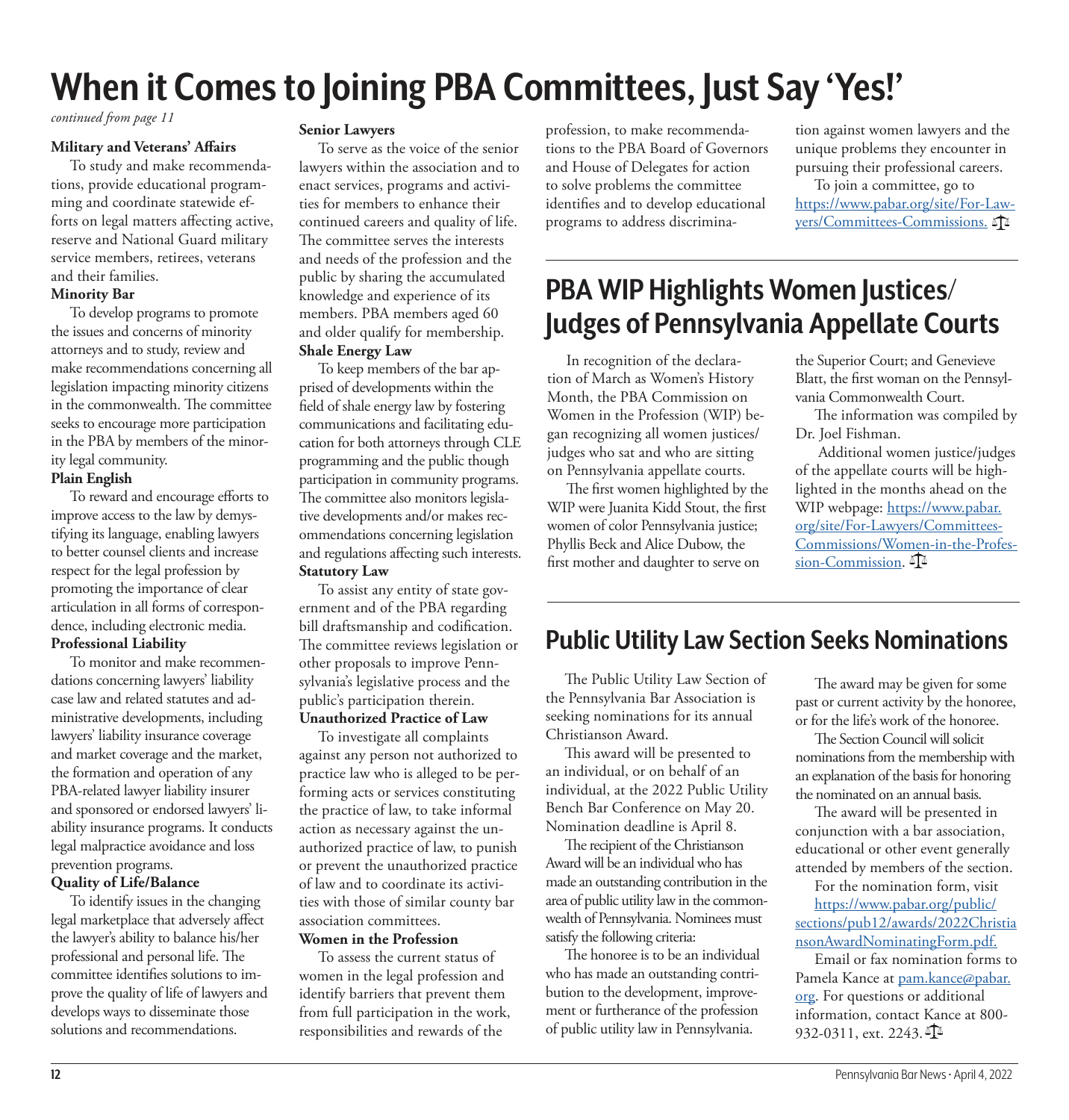# **PBA Honors County Bar Association Executive Directors**

The PBA Conference of County Bar Leaders (CCBL) has honored all Pennsylvania county bar executive directors with Arthur J. Birdsall Awards.

The awards recognize the exceptional efforts taken by county bar leaders to keep their association members informed, safe and active during the pandemic. The awards were presented during the 56<sup>th</sup> Annual Seminar of the Conference of County Bar Leaders Feb. 24-26 in Lancaster.

Many county bar association executive directors quickly expanded their technological skills so their members could hold meetings and programs virtually, thereby staying engaged and informed during the pandemic. Many developed new wellness programming designed to maintain social connections that were stressed, especially during the early months of the pandemic.

The Birdsall Award is given to a county bar executive who demonstrates professional excellence, who is committed to the success of his or her bar association and who significantly enhances the stature of that bar association. It is named in honor of Arthur J. Birdsall, PBA's county bar services director, who retired after nearly 40 years of support to local bar associations.

This is the first time in the history of the Birdsall Awards that there have been multiple award winners in a single year.

Award winners include the following bar association executive directors:

B. Bohleke, Adams County Dave A. Blaner, Allegheny County Suellen Verlihay, Beaver County Kori Walter, Berks County Greg Nardi, Bucks County Janis Hackett, Butler County Robin Mitchell Hagins, Cambria



The PBA Conference of County Bar Leaders (CCBL) has honored all Pennsylvania county bar executive directors with Arthur J. Birdsall Awards. Seated, from left, Victoria A. Connor, York County; Kathleen D. Wilkinson, PBA president; and MariAnn Hathaway, 2022 CCBL president. Middle row, from left, Mary Beth Leeson, Northampton County; Suellen Verlihay, Beaver County; Janis Hackett, Butler County; Kathy Sabol, Washington County; Julie S. Kresge, Erie County; Michele Frey, Lycoming County; Lisa Driendl-Miller, Lancaster County; and Shelly Sydnor, Cumberland County. Back, from left, David A. Blaner, Allegheny County; Kori Walter, Berks County; Matthew Holliday, Chester County; and Harvey Hurdle Jr., Philadelphia.

County

Sheri Ryan, Carbon County Ken Stanton, Centre County Matt Holliday, Chester County Shelly Sydnor, Cumberland County Patrice Merzanis, Dauphin County Bill Baldwin, Delaware County Julie S. Kresge, Erie County Garnet Gordon, Fayette County Amelia Ambrose, Franklin County Lisa Driendl-Miller, Lancaster Lee Ann Munley, Lackawanna JoEllen Thomas, Lawrence County Linda Kerkeslager, Lebanon County Ray Bridgeman, Lehigh County Michele Frey, Lycoming Law Association Debby Arner, Mercer County Denise Vicario, Montgomery Mary Beth Leeson, Northampton County Debra Moyer, Northumberland County Harvey Hurdle Jr., Philadelphia Charlotte Green, Schuylkill County

Alahna O'Brien, Westmoreland Kathy Sabol, Washington County Joe Burke, Wilkes-Barre Law and

Library Association Victoria Connor, York County.

# **Collaborative Law Training Set for May**

The PBA Collaborative Law Committee will present a virtual program, "Online Basic Interdisciplinary Training in Collaborative Law," from 12:30 to 4 p.m. May 17 to 19 and May 23 to 25.

Cost is \$600 for 18 CLE credits. Participants are expected to attend all sessions to receive the credits.

Collaborative law focuses on resolving disputes by removing the disputed matter from the courtroom setting and treating the process as a way to solve the problem without going to court. Both parties retain separate attorneys whose job it is to help them settle the dispute. The goal is to provide a basic

training for collaborative law practitioners. The collaborative law team can include professionals in law, finance and mental health.

This basic training will be presented by the coordinating committee, using materials from the International Association of Collaborative Practitioners and other sources. The panels will consist of collaborative practitioners: financial experts, attorneys and mental health professionals.

For more information, contact Susan Wolf at [susan.wolf@pabar.org](mailto:susan.wolf@pabar.org). To register, visit [www.bit.ly/PBACol](http://www.bit.ly/PBACollab) $lab.$   $\mathbb{T}^2$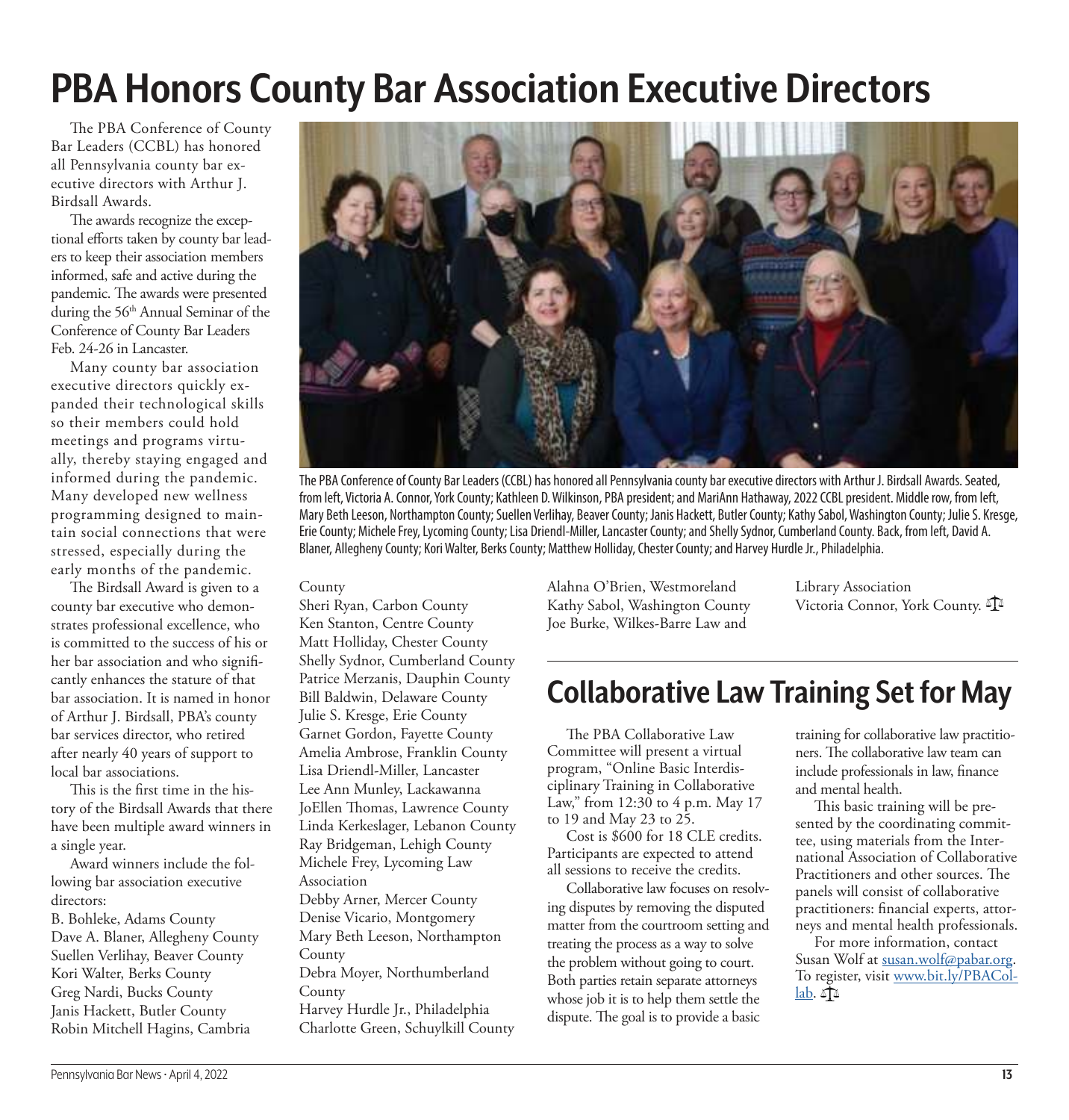# **Harriet Tubman Museum Program Draws Attendees**



Cynthia Mullock, left, founding executive director of the Harriet Tubman Museum, Cape May, N.J., provided a two-hour CLE live webcast presentation about the museum on March 11. Mullock joined PBA President Kathleen D. Wilkinson, right, and the PBA Minority Bar Committee, the Commission on Women in the Profession and the Diversity, Equity and Inclusion (DEI) Team in the program. Mullock guided the museum from a local preservation project to a nationally recognized museum in Cape May, where Tubman lived. The museum is recognized by the Smithsonian magazine as one of the "10 Most Anticipated Museums in the World" for 2020. Phil Yoon, chair of the PBA DEI Team, and Tony Cox, co-chair of the Minority Bar Committee, co-moderated the well-attended event.

# **Local Bar Associations Receive Awards at Conference**

The PBA presented County Bar Recognition Awards to 23 local bar associations during the in-person 56th Annual Seminar of the Conference of County Bar Leaders on Feb. 25 in Lancaster.

The awards, which are noncompetitive in nature, annually recognize bar associations throughout Pennsylvania for projects that improve the legal profession, justice system and community.

"PBA is honored to highlight the numerous local bar association projects and programs aimed at improving communities and the legal profession," said PBA President Kathleen D. Wilkinson. "We commend the many dedicated volunteers who serve as an inspiration for others to participate in future endeavors that can benefit Pennsylvania residents."

The following county bar associations received awards for notable

projects and programs: **Allegheny County Bar** 

**Association**: Law Day Videos and Speaker Series Project

**Beaver County Bar Association**: Charitable Donations, Children and Youth Holiday Drive, Appellate Advocacy Program

**Berks County Bar Association**: DACA Status Renewal Project

**Bucks County Bar Association**: Wellness Program, Veterans' Treat-

ment Program **Chester County Bar Association**: DeafCan!

**Cumberland County Bar Association**: Adopt-A-Family, Adulting!?!, Law Day

**Dauphin County Bar Association**: Virtual Bench Bar **Delaware County Bar Association**: 1724 Courthouse

Committee, Guy G. deFuria Inn of Court

**Erie County Bar Association**:

Erie County Pardon Project, LRIS Task Force

**Franklin County Bar Association**: Law Day Presentation for 8<sup>th</sup> Graders

**Lackawanna Bar Association**: Courthouse History and Preservation

**Lancaster Bar Association**: First Golf Outing, Diversity Committee Revitalized

**Lycoming Law Association**: Angel Tree Holiday Toy Drive, Lycoming Law Association Foundation, Project Linus

**Monroe County Bar Association**: Law Day Race, Wills for Heroes

**Montgomery Bar Association**: Diversity Network Initiative, Law Day and Naturalization Ceremony, Member-Wellness Initiatives

**Northampton County Bar Association**: Health and Wellness Committee

**Philadelphia Bar Association**: Eviction Diversion Program **Schuylkill County Bar Association**: Judicial Testimonial **Union Snyder County Bar Association:** Evictions Emerging from Lockdown

**Washington County Bar Association:** Expungement Clinic, "Thanks a Latte!"

**Westmoreland Bar Association**: Distance Learner Provider, G-Fund Grant, Mother's Day Clothing Drive **Wilkes-Barre Law & Library** 

**Association**: Civil Litigation Update and Women of the U.S. Supreme Court, Trial of *Commonwealth v. S. Claus* CLE, Workers' Compensation Office Adjudication

**York County Bar Association**: Impact Grants, Legal Aid and Scholarships; Judicial Voter Education; PFA Day.  $\mathbb{I}^{\mathbb{Z}}$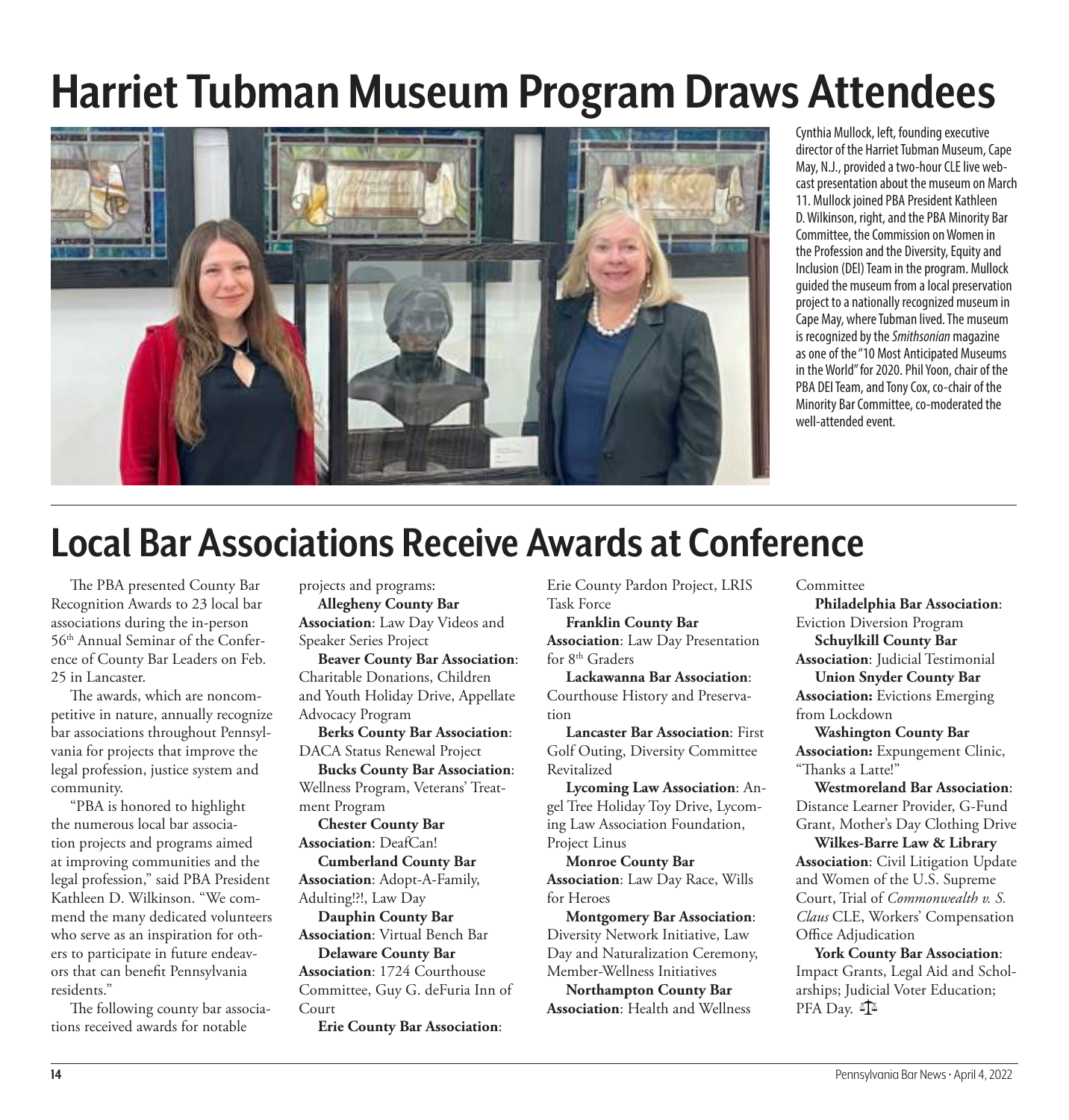# **Esteemed Jurists, Attorneys Address Critical Issues at PBA's First International Women's Program**

On March 8, PBA President Kathleen D. Wilkinson welcomed the panel of esteemed jurists and lawyers to the PBA's first International Women's Day, a program cosponsored by the PBA Commission on Women in the Profession and the Minority Bar Committee.

Wilkinson stated that the PBA was marking this global day of recognition to spotlight the many achievements of women and to raise awareness and encourage others to advocate for gender equality.

This day of recognition dates back to the early 1900s, when 15,000 women flooded the streets of New York City to march for better working conditions, pay and voting rights.

The first National Women's Day was conducted in 1909 and spread to several different countries around the world, with the goal of educating and empowering all women. This year's theme was #BreakTheBias, and addressed the topics of eliminating

bias, stereotypes and discrimination, and how to create gender quality in workplaces and communities.

Wilkinson's quote for the day was by world-esteemed tennis player Serena Williams: "Every woman's success should be an inspiration to another. We're strongest when we cheer each other on."

The speakers included Pennsylvania Supreme Court Justice Sallie Updyke Mundy; President Judge Emeritus of the Supreme Court of Pennsylvania Susan Peikes Gantman; Allegheny County Court of Common Pleas President Judge Kim Berkeley Clark; retired Montgomery County Court of Common Pleas Judge Cheryl L. Austin; Aurora Austriaco, past president, National Conference of Bar Presidents, and past president of the Chicago Bar Association; and Jeralyn Lawrence, president-elect, New Jersey State Bar Association, and president, New Jersey Chapter AAML. The program was moderated by Jennifer S. Coat-



PBA's first International Women's Day program was co-sponsored by the PBA Commission on Women in the Profession and the Minority Bar Committee.

sworth and Stephanie F. Latimore, co-chairs of the PBA Commission on Women in the Profession.

The panelists discussed career paths and obstacles they overcame, thoughts on gender parity, what advice they would give to themselves and to others and what they learned during the pandemic.

PBA members can view the program online at any time: [https://](https://www.pabar.org/video/2022/WIPIntlWomensDayProg3822.mp4) [www.pabar.org/video/2022/WIP-](https://www.pabar.org/video/2022/WIPIntlWomensDayProg3822.mp4)[IntlWomensDayProg3822.mp4](https://www.pabar.org/video/2022/WIPIntlWomensDayProg3822.mp4).

# **Mandelbaum to Receive PBA Environmental and Energy Law Section Lifetime Achievement Award**

David G. Mandelbaum, shareholder at Greenberg Traurig, Philadelphia, will be honored with the 2022 PBA Environmental and Energy Law Section Lifetime Achievement Award during the Environmental Law Forum, April 13, at Harrisburg Hilton & Towers.

> The award honors con-

made to the section and general efforts that enhance the development, improvement

ance of the practice of environ-



David G. Mandelbaum

mental law that benefit the community or represent outstanding personal achievement.

At Greenberg Traurig, Mandelbaum's practice focuses on environmental litigation; federal regulatory and administrative law; renewable energy; trial practice; and environmental, social and governance issues.

During his 39-year career, Mandelbaum has tried or served as lead counsel for numerous large cases, including *United States v. Atlas Minerals*, the first multigenerator Superfund contribution case to go to trial in 1993. His other cases have addressed a variety of environmental protection issues, including groundwater and soil contamination; air pollution permits; and oil, gas and mineral rights disputes.

Mandelbaum's accolades include being named Lawyer of the Year for

environmental law and litigation in *The Best Lawyers in America*, Energy and Environmental Trailblazer in National Law Journal and expert in energy and environmental law in *Euromoney's Expert Guide to the World's Leading Experts in Environmental Law*.

An adjunct law professor, Mandelbaum teaches oil and gas law, environmental law and Superfund litigation at Temple University Beasley School of Law in Philadelphia and environmental litigation at Suffolk University Law School in Boston.

Named a Fellow of the American College of Environmental Lawyers in 2020, Mandelbaum's professional affiliations include serving as vice chair, Pennsylvania Statewide Water Resources Committee; member, Delaware Valley Regional Planning Commission; chair, Special Committee on Smart Growth and Urban

Policy, American Bar Association; member, Environmental Law Section, Boston Bar Association; and member, Environmental and Land Use Section, Florida Bar Association.

Within PBA, Mandelbaum has served as chair, Environmental and Energy Law Section, and mentor for attorneys volunteering for the section's pro bono program.

Mandelbaum graduated with a bachelor's degree from Harvard College and with a Juris Doctor degree from Harvard Law School.

The Environmental Law Forum will feature updates on energy, conventional land developments, environmental litigation, changing laws, developing legislation, new technologies and more. For additional information, visit [https://](https://www.pbi.org/Meetings/Meeting.aspx?ID=39684) [www.pbi.org/Meetings/Meeting.](https://www.pbi.org/Meetings/Meeting.aspx?ID=39684) aspx?ID= $39684$ .